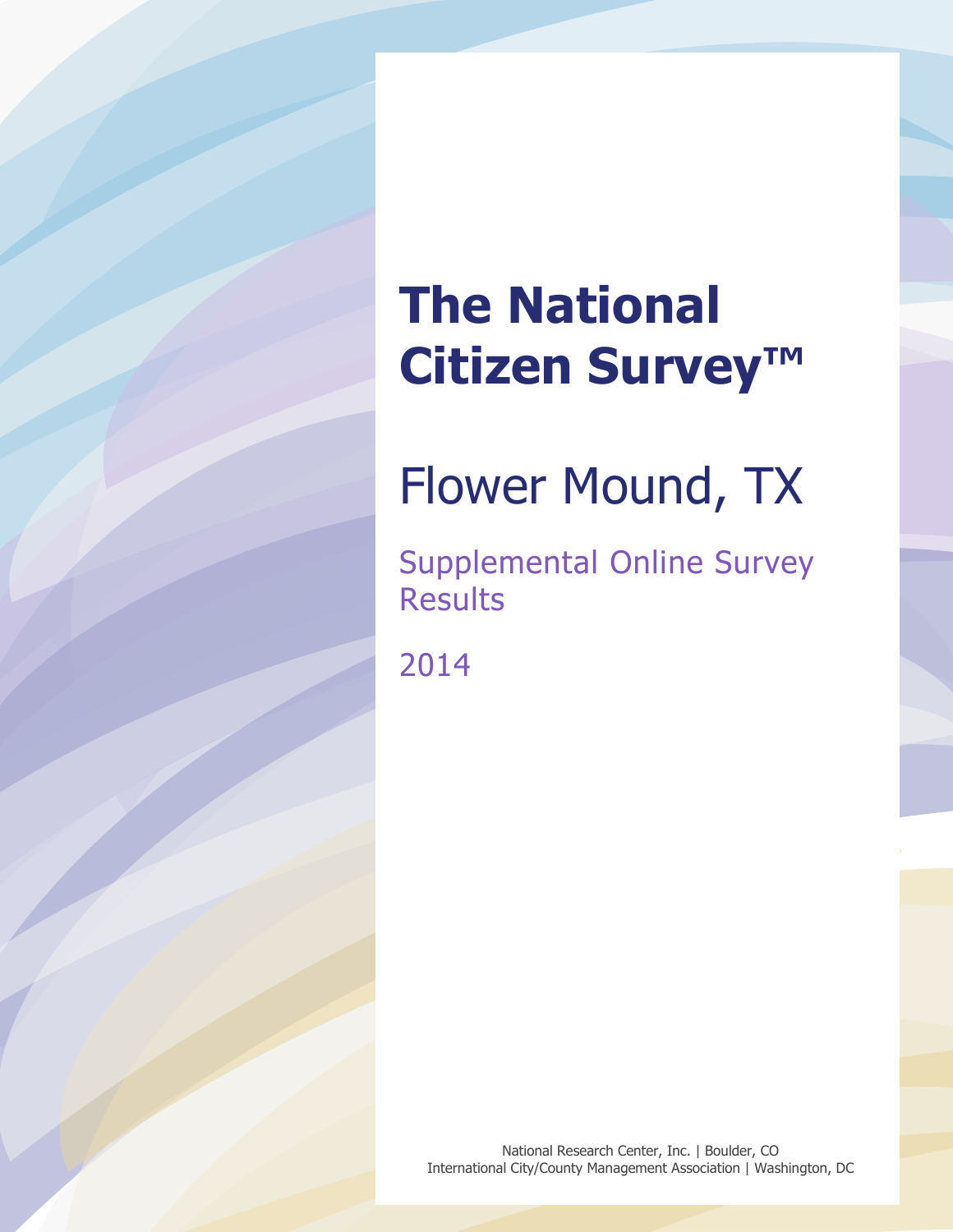# **Contents**

The National Citizen Survey<sup>™</sup> © 2001-2014 National Research Center, Inc.

National Research Center, Inc. International City/County Management Association<br>2955 Valmont Road, Suite 300 777 North Capitol Street NE, Suite 500 Valmont Road, Suite 300 777 North Capitol Street NE, Suite 500<br>Boulder, CO 80301 Washington, DC 20002 Boulder, CO 80301 Washington, DC 20002<br>www.n-r-c.com • 303-444-7863 www.icma.org • 202-289-IC www.icma.org • 202-289-ICMA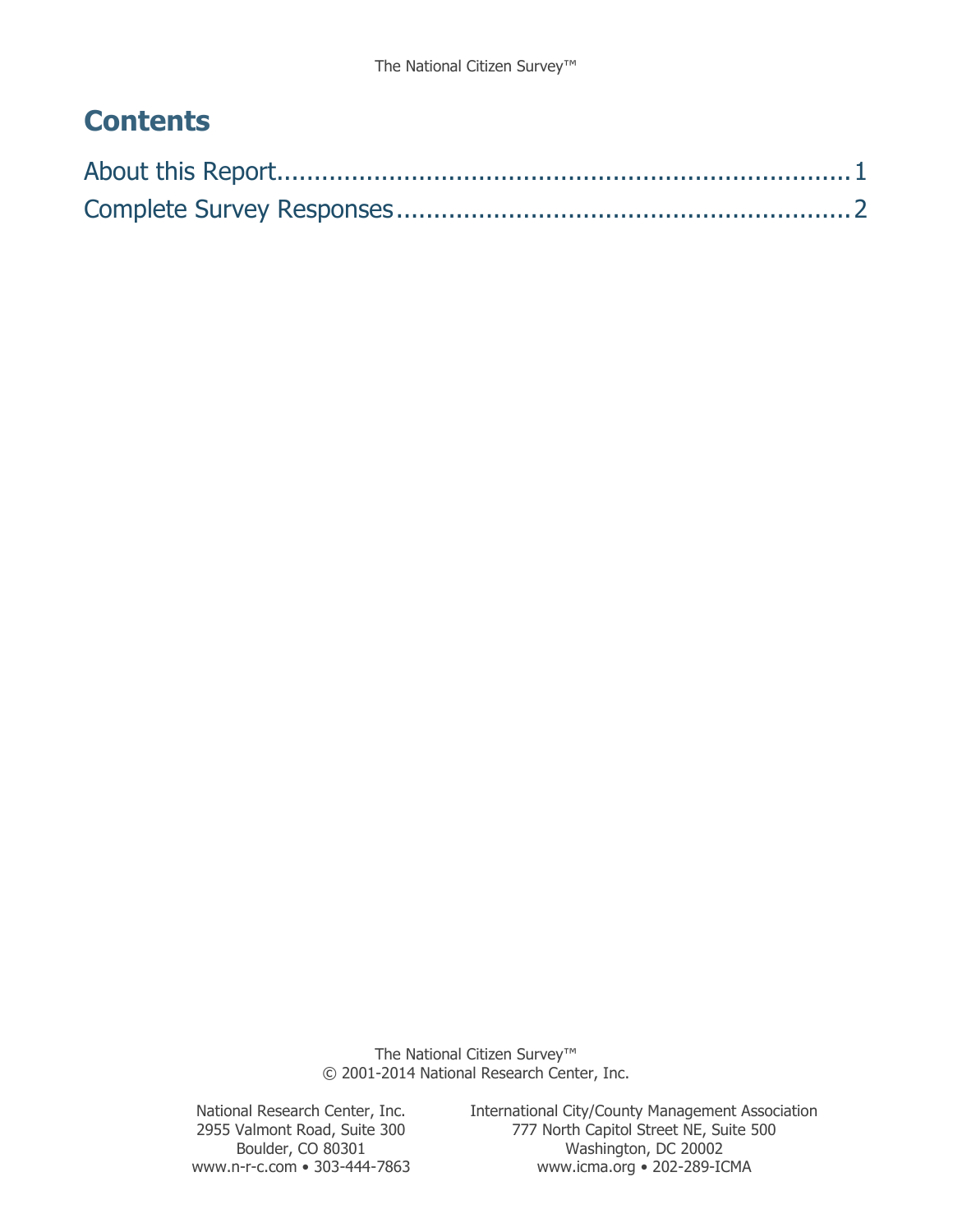# <span id="page-2-0"></span>**About this Report**

As part of its participation in The National Citizen Survey™, the Town of Flower Mound conducted a mailed survey of 1,200 residents. Surveys were mailed to randomly selected households in March and data were collected through April. After the official data collection period was over and the data were reported (see the report, *The National Citizen Survey: Community Livability Report, Flower Mound, TX, 2014*), the Town made available a web-based survey to its residents through a link on the Town's website. Visitors to the site were able to complete the survey during April and 277 surveys were received.

This report contains the results of this administration of the web-based survey and have not been weighted to current population estimates of Flower Mound.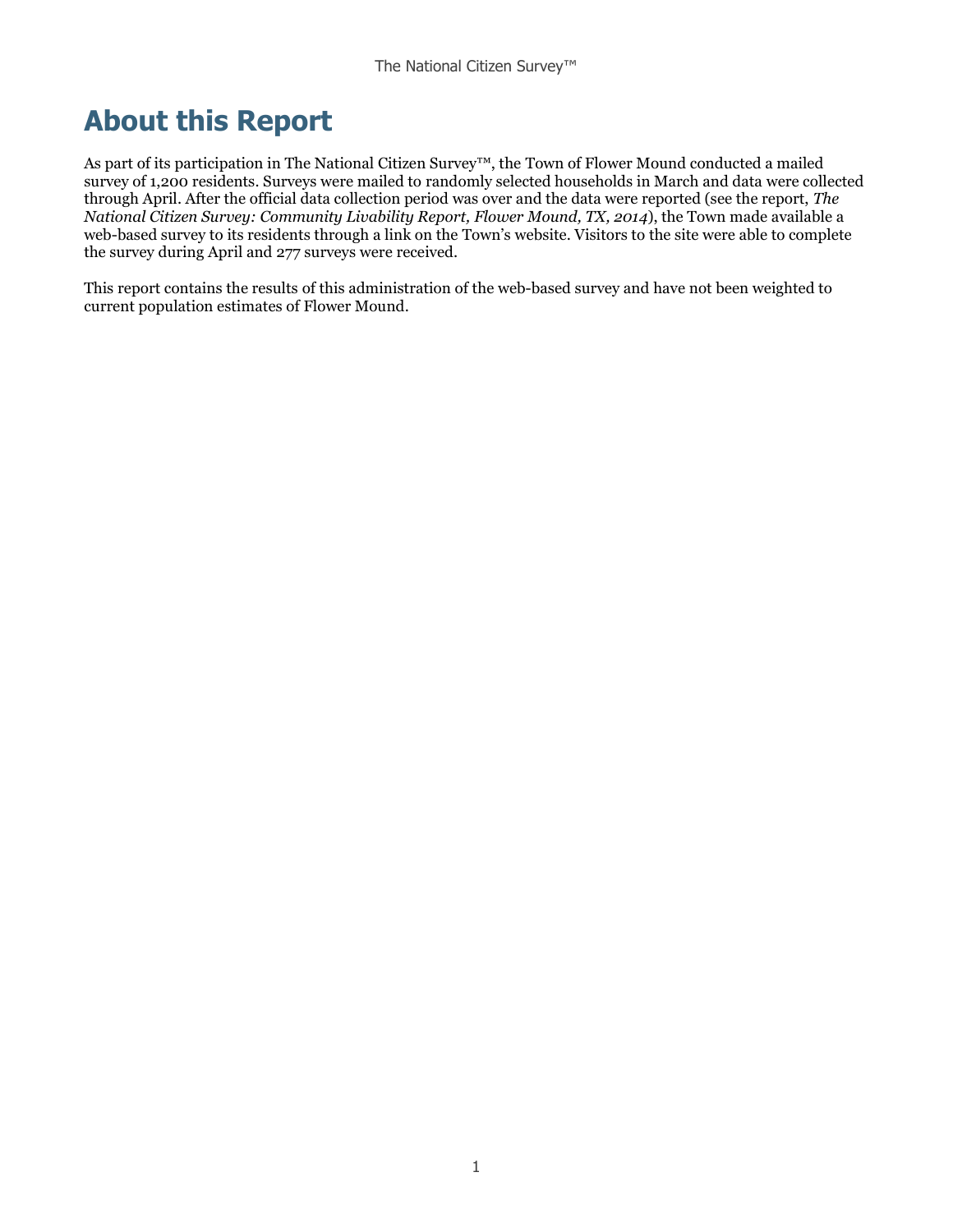# <span id="page-3-0"></span>**Complete Survey Responses**

The following pages contain a complete set of responses to each question on the survey, excluding the "don't know" responses. The percent of respondents giving a particular response is shown followed by the number of respondents (denoted with "N=").

# **Responses excluding "don't know"**

#### Table 1: Question 1

| Please rate each of the following aspects of<br>quality of life in Flower Mound: |     | <b>Excellent</b> |     | Good      |     | Fair     |       | Poor     |      | Total     |
|----------------------------------------------------------------------------------|-----|------------------|-----|-----------|-----|----------|-------|----------|------|-----------|
| Flower Mound as a place to live                                                  | 53% | $N = 138$        | 42% | $N = 109$ | 5%  | $N = 14$ | $0\%$ | $N=0$    | 100% | $N = 261$ |
| Your neighborhood as a place to live                                             | 52% | $N = 138$        | 42% | $N = 112$ | 5%  | $N = 14$ | $0\%$ | $N=0$    | 100% | $N = 264$ |
| Flower Mound as a place to raise children                                        | 60% | $N = 148$        | 34% | $N = 84$  | 6%  | $N = 14$ | $0\%$ | $N=1$    | 100% | $N = 247$ |
| Flower Mound as a place to work                                                  | 22% | $N = 40$         | 37% | $N = 69$  | 33% | $N = 61$ | 9%    | $N = 16$ | 100% | $N = 186$ |
| Flower Mound as a place to visit                                                 | 16% | $N=41$           | 34% | $N = 84$  | 36% | $N = 90$ | 14%   | $N = 34$ | 100% | $N = 249$ |
| Flower Mound as a place to retire                                                | 23% | $N = 53$         | 37% | $N = 84$  | 27% | $N = 62$ | 13%   | $N = 30$ | 100% | $N = 229$ |
| The overall quality of life in Flower Mound                                      | 44% | $N = 115$        | 49% | $N = 130$ | 6%  | $N = 17$ | $0\%$ | $N=1$    | 100% | $N = 263$ |

#### Table 2: Question 2

| Please rate each of the following characteristics as<br>they relate to Flower Mound as a whole:                             | Excellent |           |     | Good      |     | Fair     |       | Poor     | Total |           |
|-----------------------------------------------------------------------------------------------------------------------------|-----------|-----------|-----|-----------|-----|----------|-------|----------|-------|-----------|
| Overall feeling of safety in Flower Mound                                                                                   | 57%       | $N = 141$ | 41% | $N = 103$ | 2%  | $N=5$    | $0\%$ | $N=0$    | 100%  | $N = 249$ |
| Overall ease of getting to the places you usually<br>have to visit                                                          | 33%       | $N = 81$  | 48% | $N = 120$ | 15% | $N = 37$ | 4%    | $N = 11$ | 100%  | $N = 249$ |
| Quality of overall natural environment in Flower<br>Mound                                                                   | 29%       | $N = 72$  | 48% | $N = 120$ | 18% | $N = 46$ | 4%    | $N=11$   | 100%  | $N = 249$ |
| Overall ""built environment"" of Flower Mound<br>(including overall design, buildings, parks and<br>transportation systems) | 21%       | $N = 52$  | 51% | $N = 126$ | 21% | $N = 52$ | 7%    | $N = 17$ | 100%  | $N = 247$ |
| Health and wellness opportunities in Flower Mound                                                                           | 35%       | $N = 84$  | 52% | $N = 126$ | 12% | $N = 30$ | $1\%$ | $N = 3$  | 100%  | $N = 243$ |
| Overall opportunities for education and enrichment                                                                          | 30%       | $N = 71$  | 50% | $N = 118$ | 17% | $N=40$   | 2%    | $N=5$    | 100%  | $N = 234$ |
| Overall economic health of Flower Mound                                                                                     | 35%       | $N = 85$  | 54% | $N = 132$ | 10% | $N = 24$ | $1\%$ | $N=2$    | 100%  | $N = 243$ |
| Sense of community                                                                                                          | 23%       | $N = 58$  | 45% | $N = 111$ | 27% | $N = 67$ | 5%    | $N = 12$ | 100%  | $N = 248$ |
| Overall image or reputation of Flower Mound                                                                                 | 34%       | $N = 84$  | 50% | $N = 124$ | 14% | $N = 34$ | 2%    | $N=6$    | 100%  | $N = 248$ |

#### Table 3: Question 3

| Please indicate how likely or unlikely you are to<br>do each of the following: |     | Verv likelv |     | Somewhat<br>likely |    | Somewhat<br>unlikely |       | <b>Verv</b><br>unlikelv |      | Total     |
|--------------------------------------------------------------------------------|-----|-------------|-----|--------------------|----|----------------------|-------|-------------------------|------|-----------|
| Recommend living in Flower Mound to someone<br>who asks                        | 60% | $N = 145$   | 34% | $N = 83$           | 5% | $N = 12$             | $1\%$ | $N=3$                   | 100% | $N = 243$ |
| Remain in Flower Mound for the next five years                                 | 64% | $N = 152$   | 28% | $N = 65$           | 6% | $N = 15$             | 2%    | $N=4$                   | 100% | $N = 236$ |

#### Table 4: Question 4

| Please rate how safe or unsafe<br>vou feel:          |     | Very safe | Somewhat<br>safe |          | Neither safe nor<br>unsafe |          | Somewhat<br>unsafe |       | Verv<br>unsafe |       | Total |           |
|------------------------------------------------------|-----|-----------|------------------|----------|----------------------------|----------|--------------------|-------|----------------|-------|-------|-----------|
| In your neighborhood during<br>the day               | 81% | $N = 198$ | 16%              | $N = 40$ | 2%                         | $N=4$    | $0\%$              | $N=1$ | 0%             | $N=0$ | 100%  | $N = 243$ |
| In Flower Mound's commercial<br>areas during the day | 69% | $N = 164$ | 26%              | $N = 62$ | 5%                         | $N = 12$ | $0\%$              | $N=1$ | 0%             | $N=0$ | 100%  | $N = 239$ |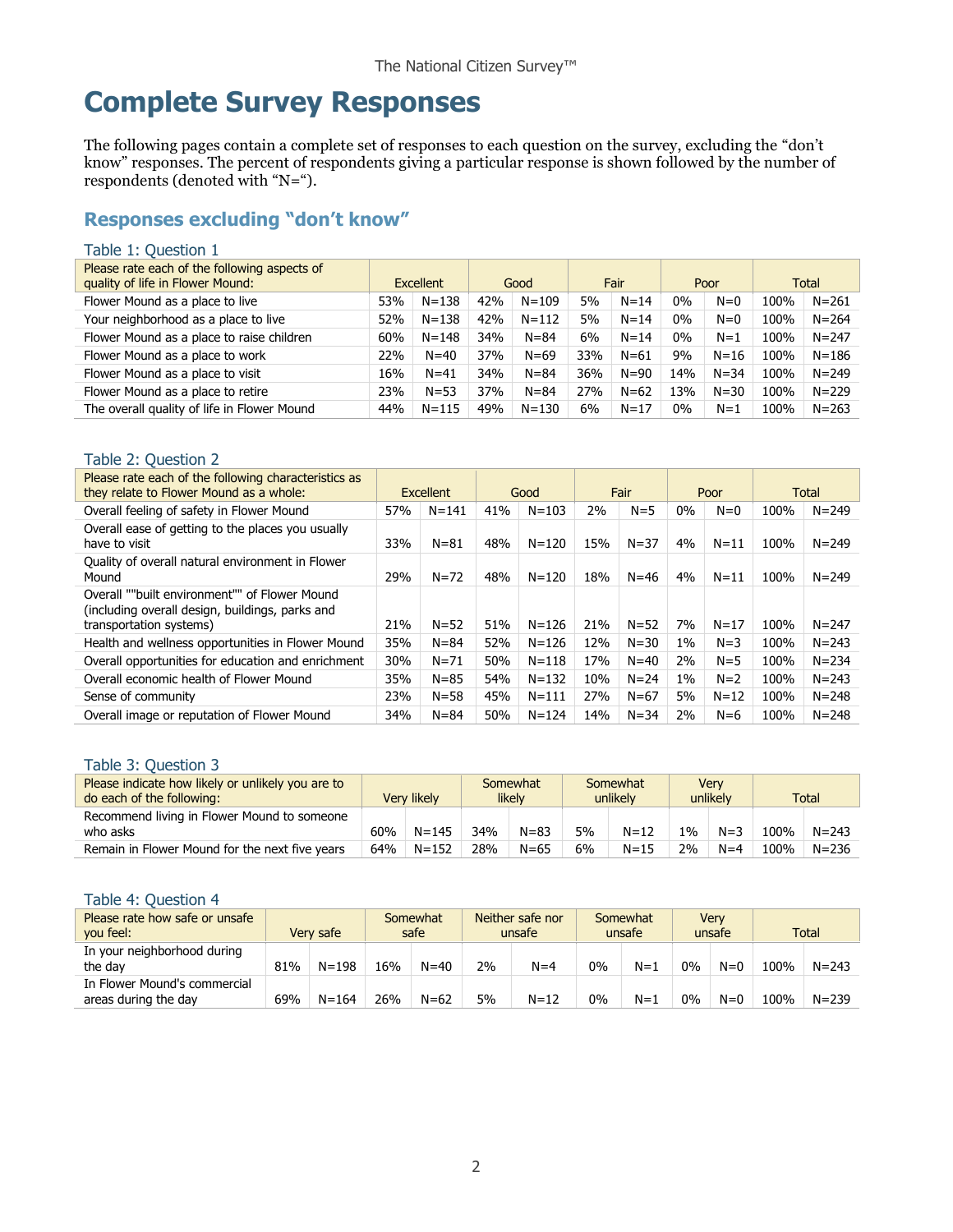# Table 5: Question 5

| Please rate each of the following characteristics<br>as they relate to Flower Mound as a whole: | <b>Excellent</b> |           |     | Good      | Fair |          | Poor  |          | Total |           |
|-------------------------------------------------------------------------------------------------|------------------|-----------|-----|-----------|------|----------|-------|----------|-------|-----------|
| Traffic flow on major streets                                                                   | 14%              | $N = 33$  | 44% | $N = 106$ | 31%  | $N = 75$ | 10%   | $N = 25$ | 100%  | $N = 239$ |
| Ease of travel by car in Flower Mound                                                           | 22%              | $N = 53$  | 49% | $N = 117$ | 23%  | $N = 54$ | 5%    | $N = 13$ | 100%  | $N = 237$ |
| Ease of travel by bicycle in Flower Mound                                                       | 9%               | $N = 14$  | 27% | $N = 43$  | 36%  | $N = 58$ | 28%   | $N = 44$ | 100%  | $N = 159$ |
| Ease of walking in Flower Mound                                                                 | 19%              | $N = 43$  | 36% | $N = 82$  | 31%  | $N = 70$ | 14%   | $N = 31$ | 100%  | $N = 226$ |
| Availability of paths and walking trails                                                        | 33%              | $N = 74$  | 36% | $N = 81$  | 25%  | $N = 56$ | 7%    | $N = 15$ | 100%  | $N = 226$ |
| Air quality                                                                                     | 19%              | $N = 41$  | 53% | $N = 117$ | 20%  | $N=43$   | 8%    | $N = 18$ | 100%  | $N = 219$ |
| <b>Cleanliness of Flower Mound</b>                                                              | 41%              | $N = 99$  | 54% | $N = 129$ | 5%   | $N=11$   | 0%    | $N=0$    | 100%  | $N = 239$ |
| Overall appearance of Flower Mound                                                              | 42%              | $N = 101$ | 51% | $N = 121$ | 7%   | $N = 16$ | $0\%$ | $N=1$    | 100%  | $N = 239$ |
| Public places where people want to spend time                                                   | 25%              | $N = 59$  | 44% | $N = 105$ | 23%  | $N = 55$ | 7%    | $N = 17$ | 100%  | $N = 236$ |
| Variety of housing options                                                                      | 22%              | $N = 50$  | 42% | $N = 97$  | 28%  | $N = 65$ | 8%    | $N=18$   | 100%  | $N = 230$ |
| Availability of affordable quality housing                                                      | 16%              | $N = 35$  | 38% | $N = 82$  | 32%  | $N = 70$ | 14%   | $N = 31$ | 100%  | $N = 218$ |
| Fitness opportunities (including exercise classes<br>and paths or trails, etc.)                 | 40%              | $N = 91$  | 43% | $N = 99$  | 15%  | $N = 35$ | 2%    | $N = 5$  | 100%  | $N = 230$ |
| Recreational opportunities                                                                      | 28%              | $N = 65$  | 52% | $N = 121$ | 16%  | $N = 38$ | 3%    | $N = 8$  | 100%  | $N = 232$ |
| Availability of affordable quality food                                                         | 25%              | $N = 59$  | 52% | $N = 124$ | 18%  | $N = 42$ | 5%    | $N = 12$ | 100%  | $N = 237$ |
| Availability of affordable quality health care                                                  | 35%              | $N = 80$  | 52% | $N = 119$ | 11%  | $N=25$   | $1\%$ | $N=3$    | 100%  | $N = 227$ |
| Availability of preventive health services                                                      | 36%              | $N = 79$  | 53% | $N = 116$ | 9%   | $N=20$   | $1\%$ | $N=2$    | 100%  | $N = 217$ |
| Availability of affordable quality mental health<br>care                                        | 21%              | $N = 21$  | 48% | $N = 48$  | 22%  | $N=22$   | 8%    | $N=8$    | 100%  | $N = 99$  |

# Table 6: Question 6

| Please rate each of the following characteristics as<br>they relate to Flower Mound as a whole: |     | <b>Excellent</b> | Good |           | Fair |          | Poor  |          |      | <b>Total</b> |
|-------------------------------------------------------------------------------------------------|-----|------------------|------|-----------|------|----------|-------|----------|------|--------------|
| Availability of affordable quality child<br>care/preschool                                      | 32% | $N = 36$         | 53%  | $N = 59$  | 13%  | $N = 14$ | 3%    | $N=3$    | 100% | $N = 112$    |
| Adult educational opportunities                                                                 | 11% | $N=15$           | 51%  | $N = 69$  | 26%  | $N = 35$ | 13%   | $N=17$   | 100% | $N = 136$    |
| Opportunities to attend cultural/arts/music<br>activities                                       | 8%  | $N=17$           | 28%  | $N = 59$  | 43%  | $N = 89$ | 21%   | $N = 43$ | 100% | $N = 208$    |
| Employment opportunities                                                                        | 9%  | $N = 14$         | 23%  | $N = 37$  | 49%  | $N = 78$ | 18%   | $N = 29$ | 100% | $N = 158$    |
| Shopping opportunities                                                                          | 20% | $N = 44$         | 54%  | $N = 122$ | 20%  | $N=44$   | 7%    | $N = 15$ | 100% | $N = 225$    |
| Cost of living in Flower Mound                                                                  | 14% | $N = 31$         | 49%  | $N = 110$ | 33%  | $N = 74$ | 4%    | $N=10$   | 100% | $N = 225$    |
| Overall quality of business and service<br>establishments in Flower Mound                       | 22% | $N = 50$         | 57%  | $N = 128$ | 19%  | $N = 43$ | $1\%$ | $N = 3$  | 100% | $N = 224$    |
| Vibrant commercial areas                                                                        | 16% | $N = 35$         | 41%  | $N = 92$  | 34%  | $N = 76$ | 9%    | $N = 21$ | 100% | $N = 224$    |
| Overall quality of new development in Flower<br>Mound                                           | 22% | $N = 48$         | 48%  | $N = 104$ | 22%  | $N = 48$ | 8%    | $N = 18$ | 100% | $N = 218$    |
| Opportunities to participate in social events and<br>activities                                 | 15% | $N = 32$         | 47%  | $N = 98$  | 30%  | $N = 63$ | 7%    | $N = 14$ | 100% | $N = 207$    |
| Opportunities to volunteer                                                                      | 22% | $N = 39$         | 54%  | $N = 94$  | 20%  | $N = 35$ | 3%    | $N=6$    | 100% | $N = 174$    |
| Opportunities to participate in community matters                                               | 24% | $N = 47$         | 49%  | $N = 96$  | 23%  | $N = 45$ | 5%    | $N=9$    | 100% | $N = 197$    |
| Openness and acceptance of the community<br>toward people of diverse backgrounds                | 21% | $N = 41$         | 47%  | $N = 93$  | 24%  | $N = 48$ | 9%    | $N=18$   | 100% | $N = 200$    |
| Neighborliness of residents in Flower Mound                                                     | 25% | $N = 55$         | 44%  | $N = 96$  | 28%  | $N = 61$ | 4%    | $N = 8$  | 100% | $N = 220$    |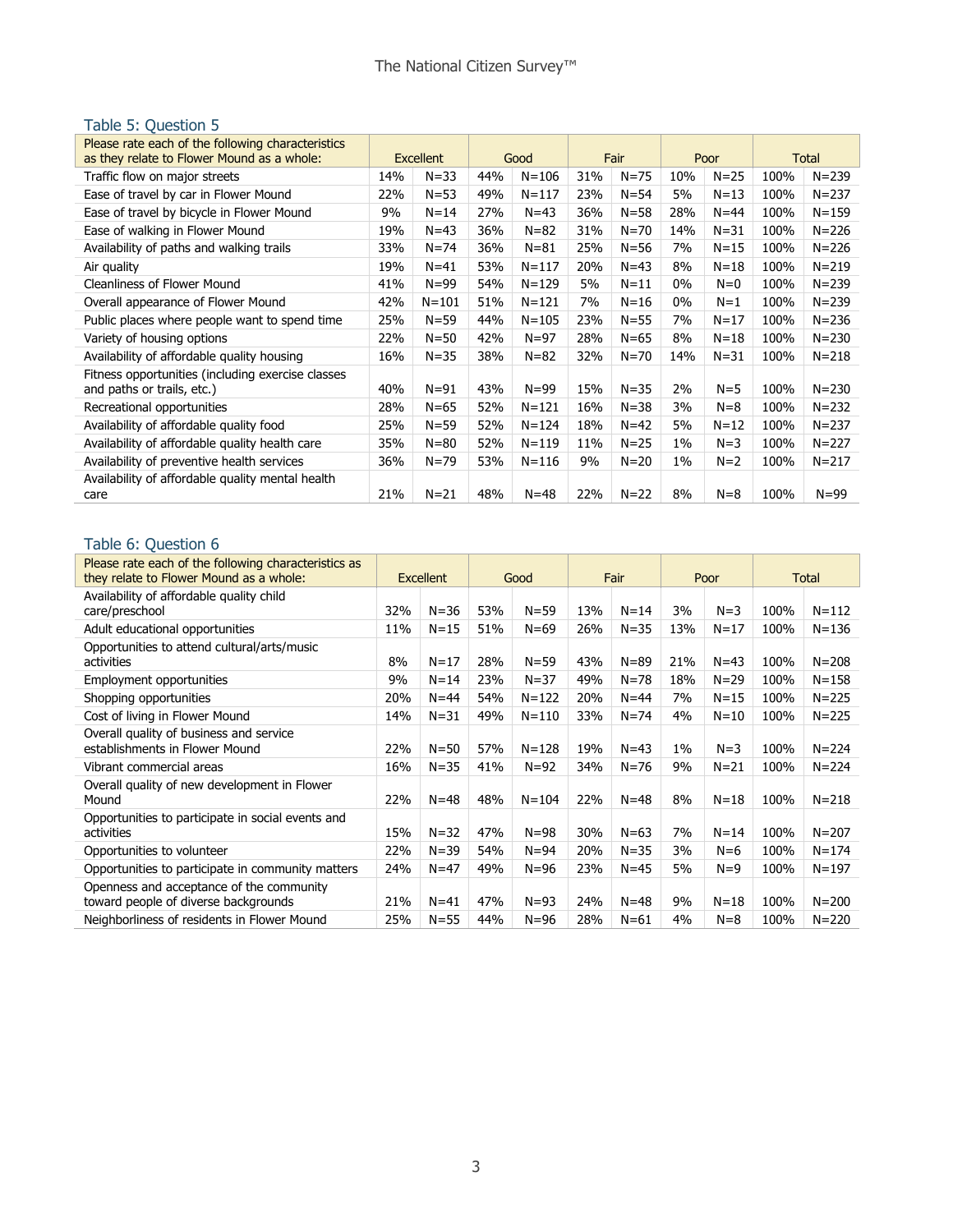#### Table 7: Question 7

| Please indicate whether or not you have done each of the following in the last 12<br>months.         |     | <b>No</b> |       | Yes.      |      | Total     |
|------------------------------------------------------------------------------------------------------|-----|-----------|-------|-----------|------|-----------|
| Made efforts to conserve water                                                                       | 7%  | $N = 16$  | 93%   | $N = 202$ | 100% | $N = 218$ |
| Made efforts to make your home more energy efficient                                                 | 21% | $N = 46$  | 79%   | $N = 171$ | 100% | $N = 217$ |
| Observed a code violation or other hazard in Flower Mound                                            | 52% | $N = 113$ | 48%   | $N = 105$ | 100% | $N = 218$ |
| Household member was a victim of a crime in Flower Mound                                             | 96% | $N = 208$ | $4\%$ | $N=9$     | 100% | $N = 217$ |
| Reported a crime to the police in Flower Mound                                                       | 89% | $N = 193$ | 11%   | $N=23$    | 100% | $N = 216$ |
| Stocked supplies in preparation for an emergency                                                     | 65% | $N = 141$ | 35%   | $N = 75$  | 100% | $N = 216$ |
| Campaigned or advocated for an issue, cause or candidate                                             | 70% | $N = 153$ | 30%   | $N = 65$  | 100% | $N = 218$ |
| Contacted the Town of Flower Mound (in-person, phone, email or web) for help or<br>information       | 52% | $N = 112$ | 48%   | $N = 105$ | 100% | $N = 217$ |
| Contacted Flower Mound elected officials (in-person, phone, email or web) to<br>express your opinion | 67% | N=146     | 33%   | $N = 71$  | 100% | $N = 217$ |

#### Table 8: Question 8

| In the last 12 months, about how many<br>times, if at all, have you or other household<br>members done each of the following in<br><b>Flower Mound?</b> |     | 2 times a week<br>or more |     | 2-4 times a<br>month |     | Once a month<br>or less |     | Not at all |      | Total     |
|---------------------------------------------------------------------------------------------------------------------------------------------------------|-----|---------------------------|-----|----------------------|-----|-------------------------|-----|------------|------|-----------|
| Used Flower Mound recreation centers or<br>their services                                                                                               | 13% | $N = 29$                  | 13% | $N = 29$             | 34% | $N = 74$                | 39% | $N = 85$   | 100% | $N = 217$ |
| Visited a neighborhood park or Town park                                                                                                                | 23% | $N = 49$                  | 27% | $N = 57$             | 38% | $N = 82$                | 13% | $N=27$     | 100% | $N = 215$ |
| Used Flower Mound public libraries or their<br>services                                                                                                 | 5%  | $N=11$                    | 20% | $N = 43$             | 41% | $N = 89$                | 34% | $N = 74$   | 100% | $N = 217$ |
| Attended a Town-sponsored event                                                                                                                         | 3%  | $N=7$                     | 3%  | $N=7$                | 52% | $N = 112$               | 42% | $N = 90$   | 100% | $N = 216$ |
| Carpooled with other adults or children<br>instead of driving alone                                                                                     | 17% | $N = 36$                  | 15% | $N = 32$             | 17% | $N = 36$                | 52% | $N = 113$  | 100% | $N = 217$ |
| Walked or biked instead of driving                                                                                                                      | 8%  | $N = 18$                  | 17% | $N = 38$             | 25% | $N = 55$                | 49% | $N = 107$  | 100% | $N = 218$ |
| Volunteered your time to some<br>group/activity in Flower Mound                                                                                         | 9%  | $N = 20$                  | 15% | $N = 32$             | 26% | $N = 56$                | 50% | $N = 110$  | 100% | $N = 218$ |
| Participated in a club                                                                                                                                  | 5%  | $N=11$                    | 14% | $N = 30$             | 14% | $N = 31$                | 67% | $N = 145$  | 100% | $N = 217$ |
| Talked to or visited with your immediate<br>neighbors                                                                                                   | 40% | $N = 87$                  | 38% | $N = 81$             | 17% | $N = 37$                | 5%  | $N = 11$   | 100% | $N = 216$ |
| Done a favor for a neighbor                                                                                                                             | 19% | $N = 41$                  | 30% | $N = 64$             | 39% | $N = 84$                | 13% | $N=27$     | 100% | $N = 216$ |

# Table 9: Question 9

| Thinking about local public meetings (of local<br>elected officials like Town Council or County<br>Commissioners, advisory boards, town halls, HOA,<br>neighborhood watch, etc.), in the last 12 months,<br>about how many times, if at all, have you or other<br>household members attended or watched a local<br>public meeting? |       | 2 times a<br>week or<br>more |     | 2-4 times a<br>month |     | Once a month<br>or less |     | Not at all |      | <b>Total</b> |
|------------------------------------------------------------------------------------------------------------------------------------------------------------------------------------------------------------------------------------------------------------------------------------------------------------------------------------|-------|------------------------------|-----|----------------------|-----|-------------------------|-----|------------|------|--------------|
| Attended a local public meeting                                                                                                                                                                                                                                                                                                    | $1\%$ | $N=2$                        | 6%  | $N = 12$             | 32% | $N = 65$                | 62% | $N = 127$  | 100% | $N = 206$    |
| Watched (online or on television) a local public<br>meeting                                                                                                                                                                                                                                                                        | 1%    | $N=2$                        | 11% | $N = 24$             | 31% | $N = 66$                | 57% | $N = 123$  | 100% | $N = 215$    |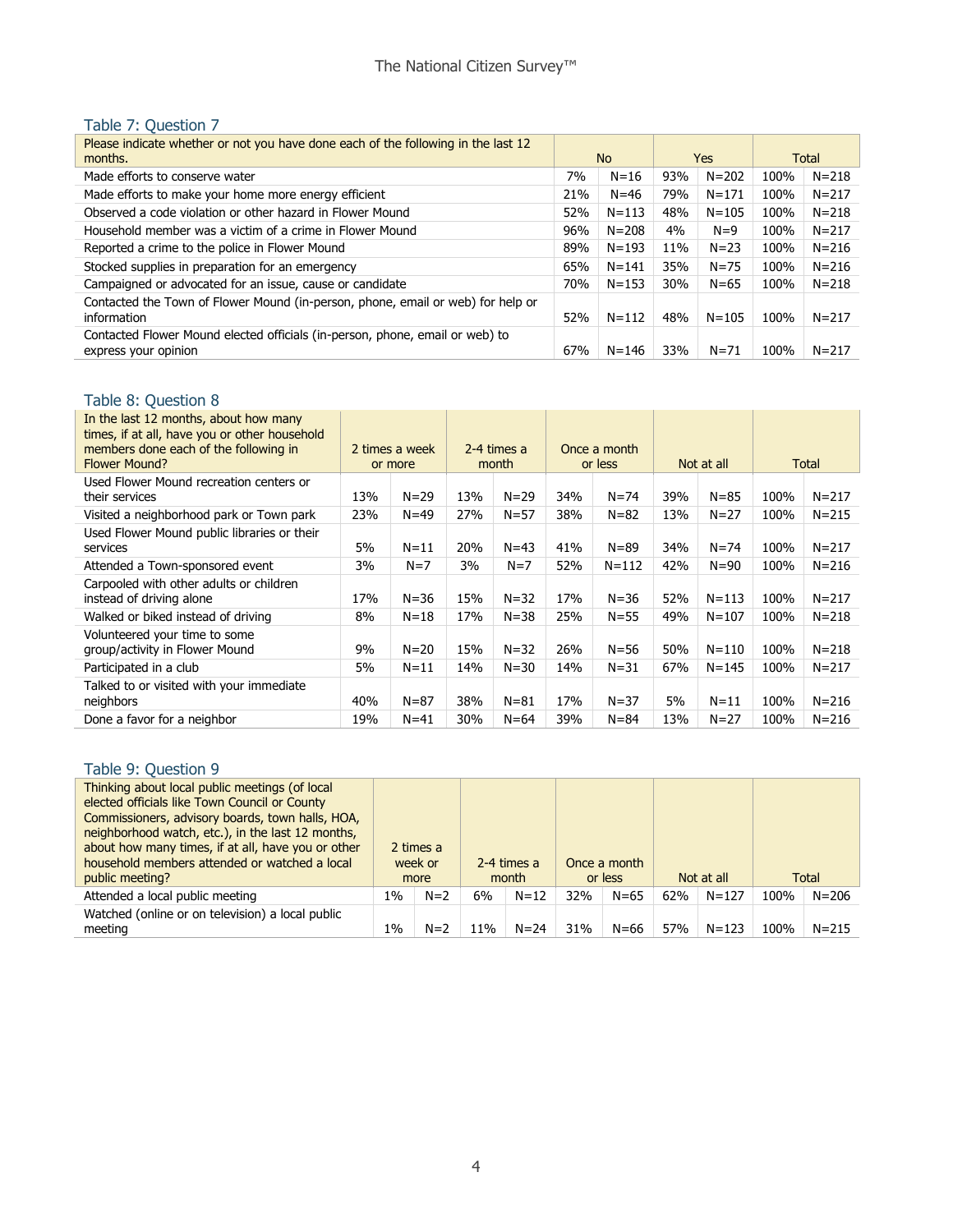## Table 10: Question 10

| Please rate the quality of each of<br>the following services in Flower                                                    |     |                              |     |                  |     |                |       |               |    | Don't         |      |                           |
|---------------------------------------------------------------------------------------------------------------------------|-----|------------------------------|-----|------------------|-----|----------------|-------|---------------|----|---------------|------|---------------------------|
| Mound:<br>Police/Sheriff services                                                                                         | 46% | <b>Excellent</b><br>$N = 86$ | 37% | Good<br>$N = 69$ | 12% | Fair<br>$N=22$ | 4%    | Poor<br>$N=8$ | 0% | know<br>$N=0$ | 100% | <b>Total</b><br>$N = 185$ |
| Fire services                                                                                                             | 66% | $N = 105$                    | 31% | $N=49$           | 4%  | $N=6$          | 0%    | $N=0$         | 0% | $N=0$         | 100% | $N = 160$                 |
|                                                                                                                           |     |                              |     |                  |     |                |       |               |    |               |      |                           |
| Ambulance or emergency medical<br>services                                                                                | 62% | $N = 84$                     | 35% | $N=47$           | 4%  | $N = 5$        | 0%    | $N=0$         | 0% | $N=0$         | 100% | $N = 136$                 |
| Crime prevention                                                                                                          | 47% | $N = 79$                     | 46% | $N = 77$         | 6%  | $N = 10$       | 2%    | $N=3$         | 0% | $N=0$         | 100% | $N = 169$                 |
| Fire prevention and education                                                                                             | 45% | $N=65$                       | 50% | $N = 73$         | 5%  | $N=7$          | $1\%$ | $N=1$         | 0% | $N=0$         | 100% | $N = 146$                 |
| Traffic enforcement                                                                                                       | 28% | $N = 54$                     | 42% | $N = 82$         | 22% | $N = 43$       | 9%    | $N = 17$      | 0% | $N=0$         | 100% | $N = 196$                 |
| Street repair                                                                                                             | 22% | $N = 43$                     | 43% | $N = 86$         | 26% | $N = 51$       | 9%    | $N = 18$      | 0% | $N=0$         | 100% | $N = 198$                 |
| Street cleaning                                                                                                           | 34% | $N=63$                       | 49% | $N=92$           | 15% | $N = 28$       | 3%    | $N = 5$       | 0% | $N=0$         | 100% | $N = 188$                 |
| Street lighting                                                                                                           | 23% | $N=47$                       | 45% | $N=92$           | 25% | $N = 51$       | 6%    | $N=13$        | 0% | $N=0$         | 100% | $N = 203$                 |
| Sidewalk maintenance                                                                                                      | 22% | $N = 41$                     | 41% | $N = 78$         | 23% | $N = 44$       | 13%   | $N = 25$      | 0% | $N=0$         | 100% | $N = 188$                 |
| Traffic signal timing                                                                                                     | 17% | $N = 34$                     | 33% | $N = 68$         | 28% | $N = 58$       | 22%   | $N = 44$      | 0% | $N=0$         | 100% | $N = 204$                 |
| Garbage collection                                                                                                        | 52% | $N = 106$                    | 40% | $N = 83$         | 5%  | $N = 10$       | 3%    | $N=6$         | 0% | $N=0$         | 100% | $N = 205$                 |
| Recycling                                                                                                                 | 50% | $N = 101$                    | 41% | $N = 82$         | 7%  | $N = 14$       | 2%    | $N = 5$       | 0% | $N=0$         | 100% | $N = 202$                 |
| Yard waste pick-up                                                                                                        | 47% | $N=91$                       | 43% | $N = 83$         | 6%  | $N = 11$       | 4%    | $N=7$         | 0% | $N=0$         | 100% | $N = 192$                 |
| Storm drainage                                                                                                            | 33% | $N = 64$                     | 54% | $N = 103$        | 10% | $N = 20$       | 3%    | $N = 5$       | 0% | $N=0$         | 100% | $N = 192$                 |
| Drinking water                                                                                                            | 38% | $N = 76$                     | 51% | $N = 103$        | 10% | $N = 20$       | $1\%$ | $N = 3$       | 0% | $N=0$         | 100% | $N = 202$                 |
| Sewer services                                                                                                            | 37% | $N = 68$                     | 56% | $N = 104$        | 8%  | $N = 14$       | 0%    | $N=0$         | 0% | $N=0$         | 100% | $N = 186$                 |
| Utility billing                                                                                                           | 31% | $N = 64$                     | 53% | $N = 109$        | 15% | $N = 31$       | 0%    | $N=0$         | 0% | $N=1$         | 100% | $N = 205$                 |
| Town parks                                                                                                                | 42% | $N = 83$                     | 48% | $N = 96$         | 8%  | $N = 16$       | 2%    | $N=4$         | 0% | $N=0$         | 100% | $N = 199$                 |
| Recreation programs or classes                                                                                            | 35% | $N=49$                       | 51% | $N = 73$         | 11% | $N=16$         | 3%    | $N=4$         | 0% | $N=0$         | 100% | $N = 142$                 |
| Recreation centers or facilities                                                                                          | 44% | $N = 72$                     | 45% | $N = 73$         | 9%  | $N = 14$       | 3%    | $N = 5$       | 0% | $N=0$         | 100% | $N = 164$                 |
| Land use, planning and zoning                                                                                             | 20% | $N = 37$                     | 36% | $N = 67$         | 26% | $N = 48$       | 18%   | $N = 33$      | 0% | $N=0$         | 100% | $N = 185$                 |
| Code enforcement (weeds,                                                                                                  |     |                              |     |                  |     |                |       |               |    |               |      |                           |
| abandoned buildings, etc.)                                                                                                | 24% | $N=45$                       | 45% | $N = 85$         | 20% | $N = 37$       | 11%   | $N = 20$      | 0% | $N=0$         | 100% | $N = 187$                 |
| Animal control                                                                                                            | 31% | $N = 53$                     | 56% | $N = 96$         | 9%  | $N=16$         | 4%    | $N=7$         | 0% | $N=0$         | 100% | $N = 172$                 |
| Economic development                                                                                                      | 29% | $N = 53$                     | 41% | $N = 75$         | 21% | $N = 39$       | 8%    | $N = 15$      | 0% | $N=0$         | 100% | $N = 182$                 |
| Health services                                                                                                           | 34% | $N = 57$                     | 56% | $N = 94$         | 8%  | $N = 14$       | 2%    | $N=4$         | 0% | $N=0$         | 100% | $N = 169$                 |
| Public library services                                                                                                   | 40% | $N = 67$                     | 51% | $N = 85$         | 8%  | $N = 13$       | 2%    | $N=3$         | 0% | $N=0$         | 100% | $N = 168$                 |
| Public information services                                                                                               | 29% | $N = 48$                     | 57% | $N = 94$         | 12% | $N = 19$       | 2%    | $N=4$         | 0% | $N=0$         | 100% | $N = 165$                 |
| Cable television                                                                                                          | 27% | $N=45$                       | 49% | $N = 82$         | 17% | $N = 29$       | 7%    | $N=11$        | 0% | $N=0$         | 100% | $N = 167$                 |
| Emergency preparedness (services<br>that prepare the community for<br>natural disasters or other<br>emergency situations) | 24% | $N = 34$                     | 56% | $N = 78$         | 14% | $N=19$         | 6%    | $N = 8$       | 0% | $N=0$         | 100% | $N = 139$                 |
| Preservation of natural areas such<br>as open space, farmlands and<br>greenbelts                                          | 22% | $N = 44$                     | 30% | $N = 60$         | 24% | $N = 48$       | 23%   | $N = 46$      | 0% | $N=0$         | 100% | $N = 198$                 |
| Flower Mound open space                                                                                                   | 23% | $N = 44$                     | 34% | $N = 66$         | 27% | $N = 52$       | 16%   | $N = 31$      | 0% | $N=0$         | 100% | $N = 193$                 |
| Town-sponsored special events                                                                                             | 21% | $N = 34$                     | 45% | $N = 72$         | 25% | $N=41$         | 9%    | $N=14$        | 0% | $N=0$         | 100% | $N = 161$                 |
| Overall customer service by Flower<br>Mound employees (police,<br>receptionists, planners, etc.)                          | 35% | $N = 64$                     | 54% | $N = 99$         | 10% | $N=18$         | 2%    | $N=4$         | 0% | $N=0$         | 100% | $N = 185$                 |

# Table 11: Question 11

| Overall, how would you rate the quality of the<br>services provided by each of the following? |     | <b>Excellent</b> |     | Good     |            | Fair     |     | Poor     |      | <b>Total</b> |
|-----------------------------------------------------------------------------------------------|-----|------------------|-----|----------|------------|----------|-----|----------|------|--------------|
| The Town of Flower Mound                                                                      | 36% | $N = 71$         | 50% | $N = 99$ | <b>13%</b> | $N = 25$ | 2%  | $N = 3$  | 100% | $N = 198$    |
| The Federal Government                                                                        | 3%  | $N=6$            | 26% | $N = 48$ | 40%        | $N = 76$ | 31% | $N = 58$ | 100% | $N = 188$    |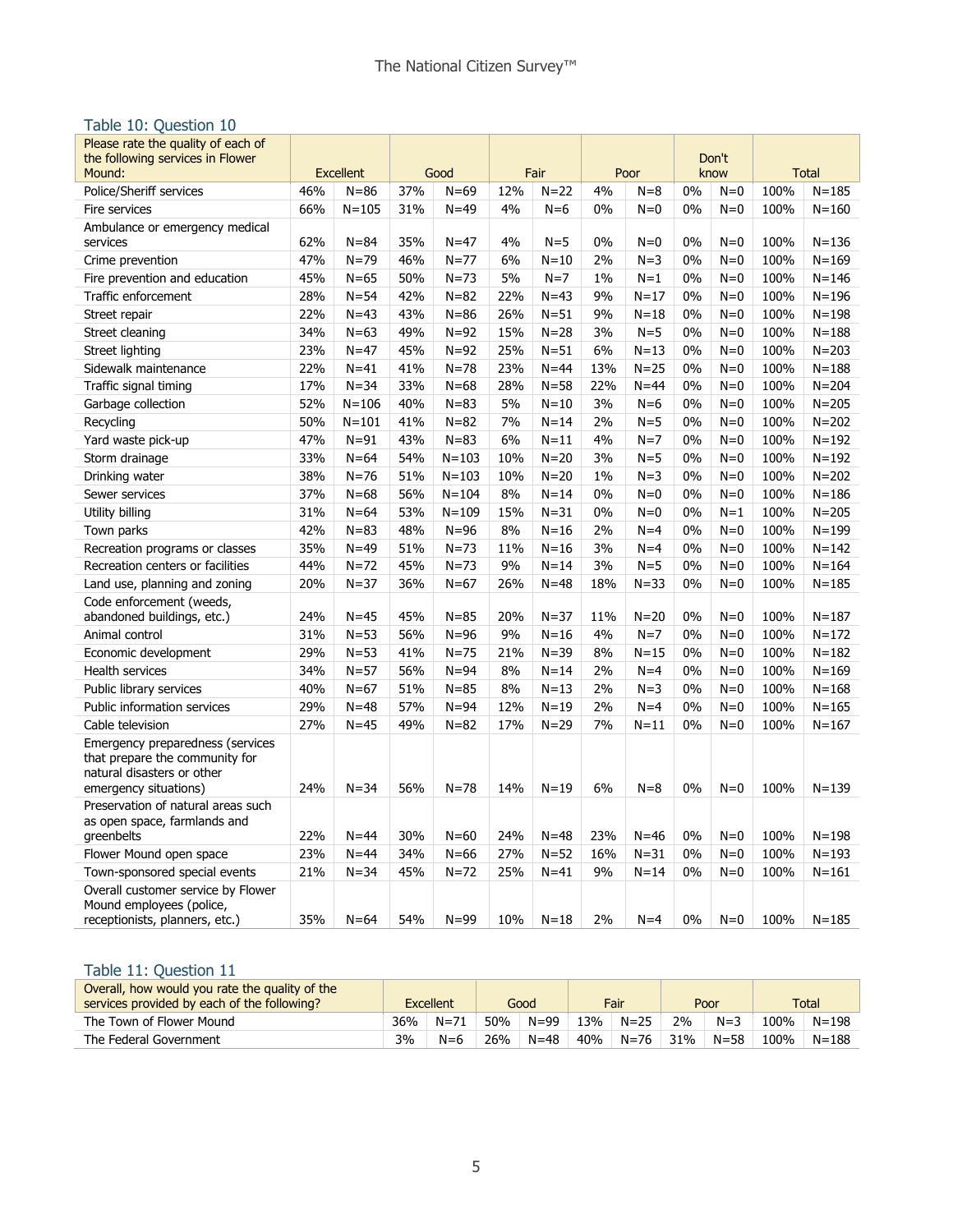# The National Citizen Survey™

# Table 12: Question 12

| Please rate the following categories of Flower<br>Mound government performance: |     | <b>Excellent</b> |     | Good     |     | Fair     |     | Poor     |      | <b>Total</b> |
|---------------------------------------------------------------------------------|-----|------------------|-----|----------|-----|----------|-----|----------|------|--------------|
| The value of services for the taxes paid to Flower<br>Mound                     | 20% | $N = 40$         | 45% | $N = 88$ | 31% | $N = 60$ | 4%  | $N = 8$  | 100% | $N = 196$    |
| The overall direction that Flower Mound is taking                               | 22% | $N=42$           | 39% | $N = 76$ | 24% | $N = 46$ | 16% | $N = 31$ | 100% | $N = 195$    |
| The job Flower Mound government does at<br>welcoming citizen involvement        | 21% | $N = 35$         | 43% | $N = 72$ | 27% | $N = 45$ | 10% | $N = 17$ | 100% | $N = 169$    |
| Overall confidence in Flower Mound government                                   | 18% | $N = 34$         | 39% | $N = 74$ | 31% | $N = 59$ | 12% | $N = 22$ | 100% | $N = 189$    |
| Generally acting in the best interest of the<br>community                       | 19% | $N = 36$         | 37% | $N = 71$ | 29% | $N = 55$ | 15% | $N = 28$ | 100% | $N = 190$    |
| Being honest                                                                    | 23% | $N = 42$         | 40% | $N = 71$ | 24% | $N = 43$ | 13% | $N = 23$ | 100% | $N = 179$    |
| Treating all residents fairly                                                   | 22% | $N = 37$         | 41% | $N = 70$ | 24% | $N = 40$ | 14% | $N = 23$ | 100% | $N = 170$    |

# Table 13: Question 13

| Please rate how important, if at all, you think it<br>is for the Flower Mound community to focus on<br>each of the following in the coming two years: |     | Essential |     | Verv<br>important |     | Somewhat<br>important |       | Not at all<br>important |      | Total     |
|-------------------------------------------------------------------------------------------------------------------------------------------------------|-----|-----------|-----|-------------------|-----|-----------------------|-------|-------------------------|------|-----------|
| Overall feeling of safety in Flower Mound                                                                                                             | 67% | $N = 135$ | 26% | $N = 53$          | 6%  | $N = 13$              | $0\%$ | $N=0$                   | 100% | $N = 201$ |
| Overall ease of getting to the places you usually<br>have to visit                                                                                    | 43% | $N = 85$  | 44% | $N = 88$          | 14% | $N = 27$              | $0\%$ | $N=0$                   | 100% | $N = 200$ |
| Quality of overall natural environment in Flower<br>Mound                                                                                             | 56% | $N = 112$ | 39% | $N = 78$          | 5%  | $N = 10$              | $0\%$ | $N=1$                   | 100% | $N = 201$ |
| Overall "built environment" of Flower Mound<br>(including overall design, buildings, parks and<br>transportation systems)                             | 45% | $N = 89$  | 41% | $N = 82$          | 13% | $N = 26$              | 2%    | $N=3$                   | 100% | $N = 200$ |
| Health and wellness opportunities in Flower<br>Mound                                                                                                  | 25% | $N = 51$  | 42% | $N = 84$          | 31% | $N = 63$              | $1\%$ | $N=3$                   | 100% | $N = 201$ |
| Overall opportunities for education and<br>enrichment                                                                                                 | 33% | $N = 66$  | 35% | $N = 70$          | 30% | $N = 60$              | 2%    | $N=4$                   | 100% | $N = 200$ |
| Overall economic health of Flower Mound                                                                                                               | 51% | $N = 103$ | 39% | $N = 78$          | 9%  | $N=19$                | $0\%$ | $N=1$                   | 100% | $N = 201$ |
| Sense of community                                                                                                                                    | 38% | $N = 77$  | 43% | $N = 86$          | 17% | $N = 35$              | $1\%$ | $N = 3$                 | 100% | $N = 201$ |

# Table 14: Question D1

| How often, if at all, do you do each<br>of the following, considering all of<br>the times you could? |       | <b>Never</b> |     | Rarely   |     | Sometimes |     | <b>Usually</b> |            | <b>Always</b> |      | Total     |
|------------------------------------------------------------------------------------------------------|-------|--------------|-----|----------|-----|-----------|-----|----------------|------------|---------------|------|-----------|
| Recycle at home                                                                                      | $1\%$ | $N=2$        | 2%  | $N = 3$  | 7%  | $N = 14$  | 18% | $N = 36$       | <b>72%</b> | $N = 143$     | 100% | $N = 198$ |
| Purchase goods or services from a<br>business located in Flower Mound                                | $0\%$ | $N=0$        | 1%  | $N=1$    | 16% | $N = 31$  | 61% | $N = 120$      | 23%        | $N = 46$      | 100% | $N = 198$ |
| Eat at least 5 portions of fruits and<br>vegetables a day                                            | 2%    | $N=4$        | 12% | $N = 24$ | 38% | $N = 75$  | 30% | $N = 60$       | 19%        | $N = 37$      | 100% | $N = 200$ |
| Participate in moderate or vigorous<br>physical activity                                             | $1\%$ | $N=2$        | 10% | $N = 20$ | 36% | $N = 71$  | 34% | $N = 67$       | 20%        | $N = 39$      | 100% | $N = 199$ |
| Read or watch local news (via<br>television, paper, computer, etc.)                                  | 3%    | $N=6$        | 3%  | $N=6$    | 20% | $N = 39$  | 33% | $N = 65$       | 42%        | $N = 84$      | 100% | $N = 200$ |
| Vote in local elections                                                                              | 4%    | $N=7$        | 5%  | $N = 10$ | 17% | $N = 34$  | 30% | $N = 59$       | 45%        | $N = 90$      | 100% | $N = 200$ |

#### Table 15: Question D2

| Would you say that in general your health is: | Percent | <b>Number</b> |
|-----------------------------------------------|---------|---------------|
| Excellent                                     | 26%     | $N=53$        |
| Very good                                     | 52%     | $N = 104$     |
| Good                                          | 18%     | $N=37$        |
| Fair                                          | 3%      | $N=7$         |
| Poor                                          | $0\%$   | $N=0$         |
| <b>Total</b>                                  | 100%    | $N = 201$     |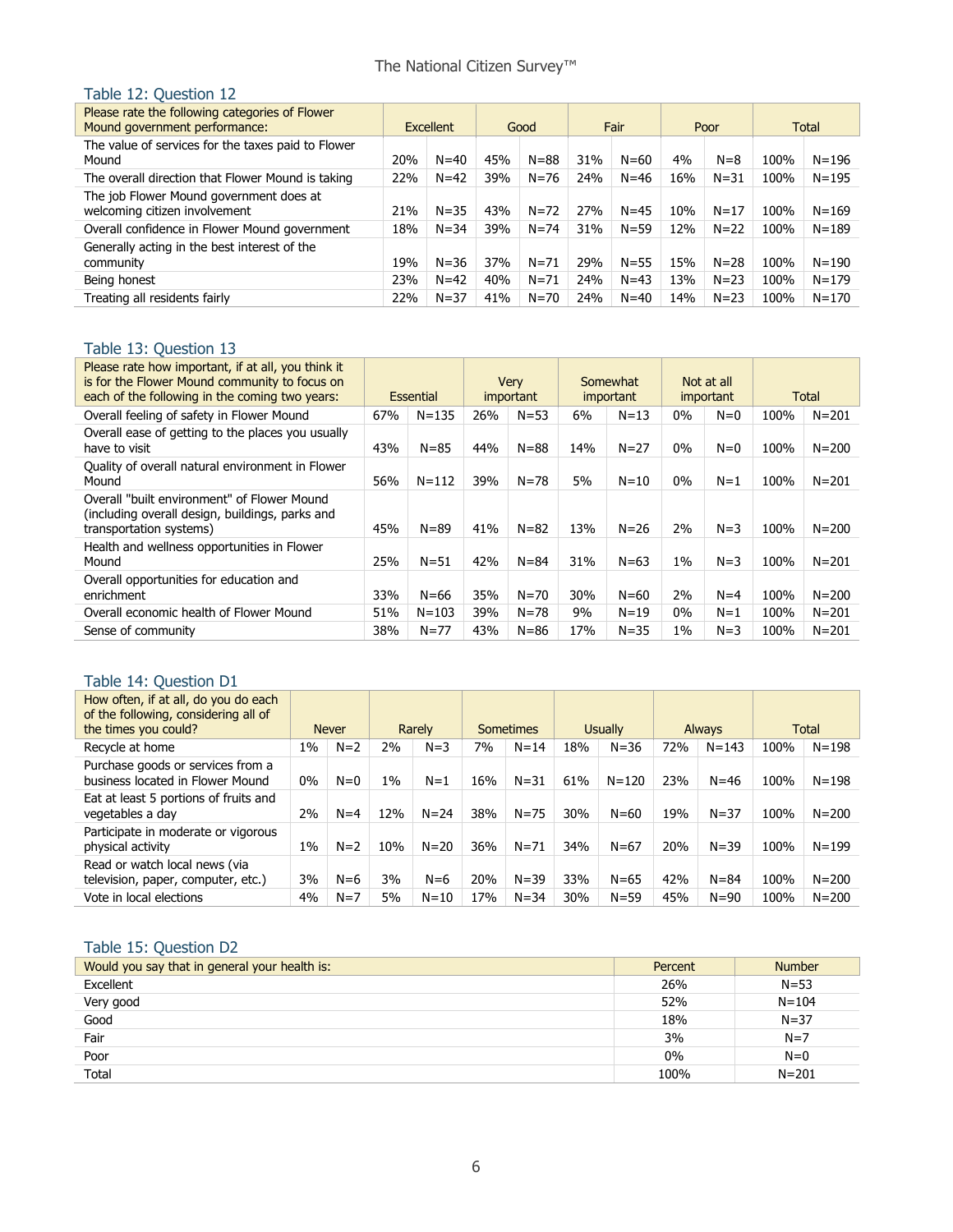# The National Citizen Survey™

### Table 16: Question D3

| What impact, if any, do you think the economy will have on your family income in the next 6 months? Do you think<br>the impact will be | Percent | <b>Number</b> |
|----------------------------------------------------------------------------------------------------------------------------------------|---------|---------------|
| Very positive                                                                                                                          | 11%     | $N = 22$      |
| Somewhat positive                                                                                                                      | 21%     | $N = 43$      |
| Neutral                                                                                                                                | 49%     | $N = 99$      |
| Somewhat negative                                                                                                                      | 16%     | $N = 32$      |
| Very negative                                                                                                                          | 2%      | $N=5$         |
| Total                                                                                                                                  | 100%    | $N = 201$     |

## Table 17: Question D4

| What is your employment status?       | Percent | <b>Number</b> |
|---------------------------------------|---------|---------------|
| Working full time for pay             | 66%     | $N = 133$     |
| Working part time for pay             | 8%      | $N = 17$      |
| Unemployed, looking for paid work     | 4%      | $N=9$         |
| Unemployed, not looking for paid work | 7%      | $N = 15$      |
| Fully retired                         | 13%     | $N = 27$      |
| Total                                 | 100%    | $N = 201$     |

#### Table 18: Question D5

| Do you work inside the boundaries of Flower Mound? | Percent | <b>Number</b> |
|----------------------------------------------------|---------|---------------|
| Yes, outside the home                              | 19%     | $N = 39$      |
| Yes, from home                                     | 19%     | $N = 38$      |
| No                                                 | 62%     | $N = 124$     |
| Total                                              | 100%    | $N = 201$     |

#### Table 19: Question D6

| How many years have you lived in Flower Mound? | Percent | <b>Number</b> |
|------------------------------------------------|---------|---------------|
| Less than 2 years                              | 11%     | $N = 22$      |
| 2 to 5 years                                   | 16%     | $N = 31$      |
| 6 to 10 years                                  | 21%     | $N = 41$      |
| 11 to 20 years                                 | 37%     | $N = 73$      |
| More than 20 years                             | 17%     | $N = 33$      |
| Total                                          | 100%    | $N = 200$     |

### Table 20: Question D7

| Which best describes the building you live in?                               | Percent | <b>Number</b> |
|------------------------------------------------------------------------------|---------|---------------|
| One family house detached from any other houses                              | 99%     | $N = 198$     |
| Building with two or more homes (duplex, townhome, apartment or condominium) | 1%      | $N=3$         |
| Mobile home                                                                  | $0\%$   | $N=0$         |
| Other                                                                        | $0\%$   | $N=0$         |
| Total                                                                        | 100%    | $N = 201$     |

# Table 21: Question D8

| Is this house, apartment or mobile home | Percent | <b>Number</b> |
|-----------------------------------------|---------|---------------|
| Rented                                  | 6%      | $N = 12$      |
| Owned                                   | 94%     | $N = 188$     |
| Total                                   | 100%    | $N = 200$     |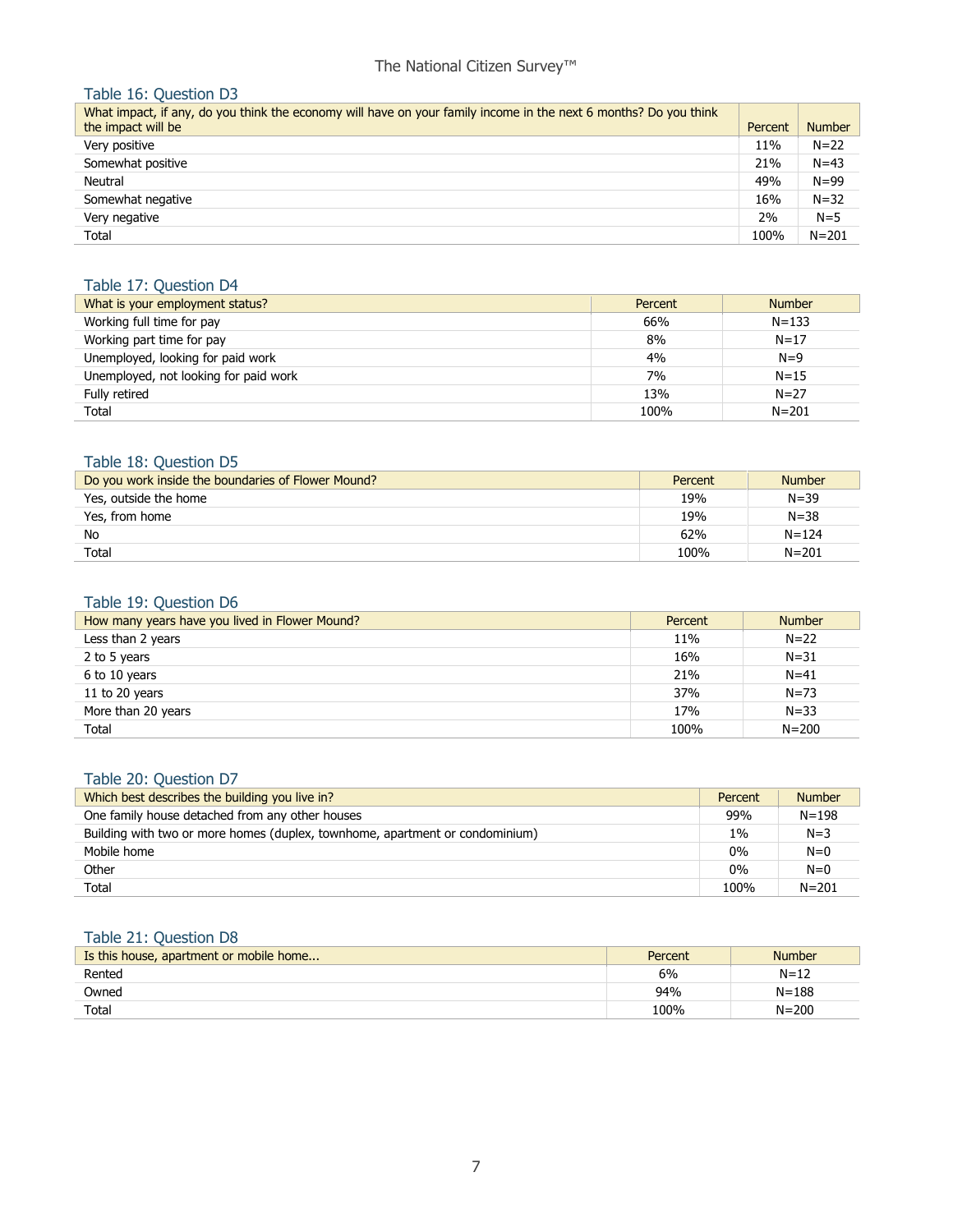#### Table 22: Question D9

| About how much is your monthly housing cost for the place you live (including rent, mortgage payment, property<br>tax, property insurance and homeowners' association (HOA) fees)? | Percent    | <b>Number</b> |
|------------------------------------------------------------------------------------------------------------------------------------------------------------------------------------|------------|---------------|
| Less than \$300 per month                                                                                                                                                          | 3%         | $N=5$         |
| \$300 to \$599 per month                                                                                                                                                           | 4%         | $N = 8$       |
| \$600 to \$999 per month                                                                                                                                                           | 6%         | $N=11$        |
| \$1,000 to \$1,499 per month                                                                                                                                                       | <b>22%</b> | $N = 42$      |
| \$1,500 to \$2,499 per month                                                                                                                                                       | 45%        | $N = 87$      |
| \$2,500 or more per month                                                                                                                                                          | 22%        | $N = 42$      |
| Total                                                                                                                                                                              | 100%       | $N = 195$     |

#### Table 23: Question D10

| Do any children 17 or under live in your household? | Percent | <b>Number</b> |
|-----------------------------------------------------|---------|---------------|
| No                                                  | 41%     | $N = 83$      |
| Yes                                                 | 59%     | $N = 118$     |
| Total                                               | 100%    | $N = 201$     |

#### Table 24: Question D11

| Are you or any other members of your household aged 65 or older? | Percent | <b>Number</b> |
|------------------------------------------------------------------|---------|---------------|
| No                                                               | 86%     | $N = 172$     |
| Yes                                                              | 14%     | $N = 29$      |
| Total                                                            | 100%    | $N = 201$     |

#### Table 25: Question D12

| How much do you anticipate your household's total income before taxes will be for the current year? (Please include<br>in your total income money from all sources for all persons living in your household.) | Percent | <b>Number</b> |
|---------------------------------------------------------------------------------------------------------------------------------------------------------------------------------------------------------------|---------|---------------|
| Less than $$25,000$                                                                                                                                                                                           | 3%      | $N=6$         |
| \$25,000 to \$49,999                                                                                                                                                                                          | 3%      | $N=6$         |
| \$50,000 to \$99,999                                                                                                                                                                                          | 21%     | $N = 40$      |
| \$100,000 to \$149,999                                                                                                                                                                                        | 35%     | $N = 66$      |
| \$150,000 or more                                                                                                                                                                                             | 37%     | $N = 69$      |
| Total                                                                                                                                                                                                         | 100%    | $N = 187$     |

# Table 26: Question D13

| Are you Spanish, Hispanic or Latino?                     | Percent | <b>Number</b> |
|----------------------------------------------------------|---------|---------------|
| No, not Spanish, Hispanic or Latino                      | 97%     | $N = 194$     |
| Yes, I consider myself to be Spanish, Hispanic or Latino | 3%      | $N=6$         |
| Total                                                    | 100%    | $N = 200$     |

### Table 27: Question D14

| What is your race? (Mark one or more races to indicate what race(s) you consider yourself to be.) | Percent | <b>Number</b> |
|---------------------------------------------------------------------------------------------------|---------|---------------|
| American Indian or Alaskan Native                                                                 | $1\%$   | $N=2$         |
| Asian, Asian Indian or Pacific Islander                                                           | 3%      | $N=6$         |
| Black or African American                                                                         | 1%      | $N=1$         |
| White                                                                                             | 93%     | $N = 185$     |
| Other                                                                                             | 3%      | $N=5$         |

Total may exceed 100% as respondents could select more than one option.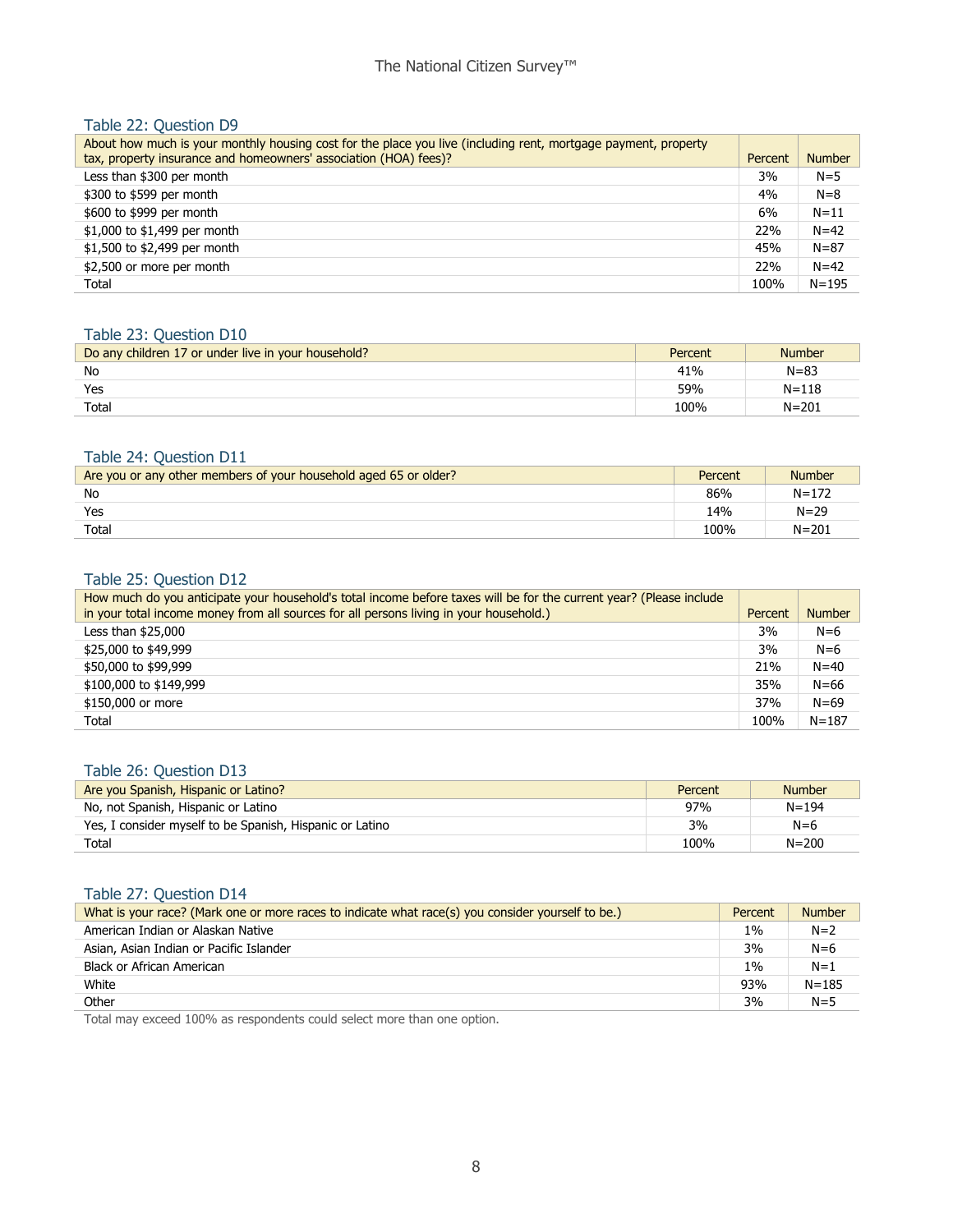# The National Citizen Survey<sup>™</sup>

# Table 28: Question D15

| In which category is your age? | Percent | <b>Number</b> |
|--------------------------------|---------|---------------|
| 18 to 24 years                 | $1\%$   | $N=1$         |
| 25 to 34 years                 | 11%     | $N = 21$      |
| 35 to 44 years                 | 26%     | $N = 51$      |
| 45 to 54 years                 | 39%     | $N = 77$      |
| 55 to 64 years                 | 16%     | $N = 31$      |
| 65 to 74 years                 | 7%      | $N = 13$      |
| 75 years or older              | 3%      | $N=5$         |
| Total                          | 100%    | $N = 199$     |

# Table 29: Question D16

| What is your sex? | Percent | <b>Number</b> |
|-------------------|---------|---------------|
| Female            | 58%     | $N = 114$     |
| Male              | 42%     | $N = 84$      |
| Total             | 100%    | $N = 198$     |

# Table 30: Question D17

| Do you consider a cell phone or landline your primary telephone number? | Percent | <b>Number</b> |
|-------------------------------------------------------------------------|---------|---------------|
| Cell                                                                    | 51%     | $N = 102$     |
| Land line                                                               | 18%     | $N = 36$      |
| <b>Both</b>                                                             | 31%     | $N = 61$      |
| Total                                                                   | 100%    | $N = 199$     |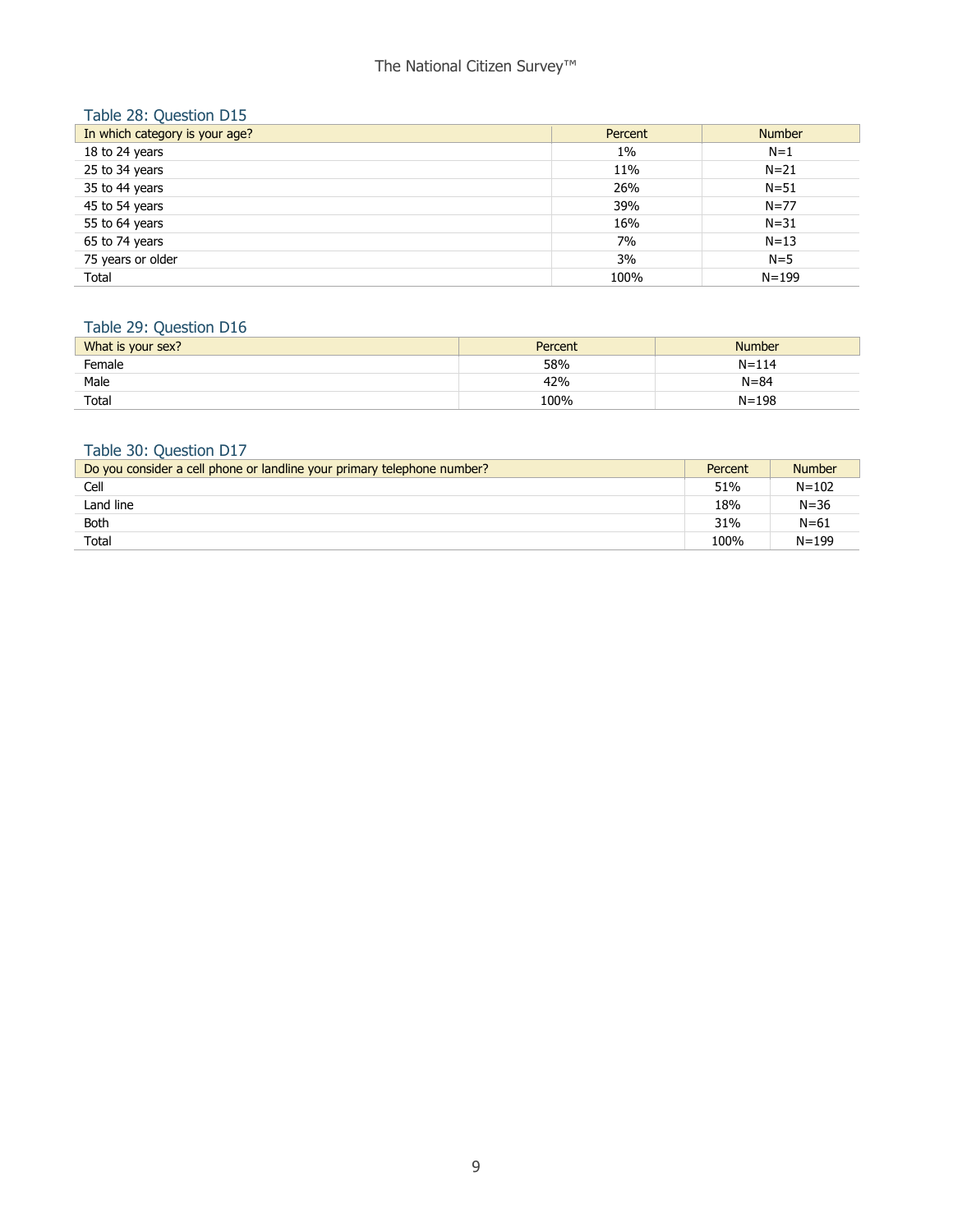# **Frequencies including "don't know"**

The following pages contain a complete set of responses to each question on the survey, including the "don't know" responses. The percent of respondents giving a particular response is shown followed by the number of respondents (denoted with "N=").

## Table 31: Question 1

| Please rate each of the following<br>aspects of quality of life in<br><b>Flower Mound:</b> | Excellent |           | Good |           | Fair |          | Poor  |          | Don't know |          | <b>Total</b> |           |
|--------------------------------------------------------------------------------------------|-----------|-----------|------|-----------|------|----------|-------|----------|------------|----------|--------------|-----------|
| Flower Mound as a place to live                                                            | 53%       | $N = 138$ | 42%  | $N = 109$ | 5%   | $N = 14$ | $0\%$ | $N=0$    | $0\%$      | $N=0$    | 100%         | $N = 261$ |
| Your neighborhood as a place to<br>live                                                    | 52%       | $N = 138$ | 42%  | $N = 112$ | 5%   | $N = 14$ | $0\%$ | $N=0$    | $0\%$      | $N=0$    | 100%         | $N = 264$ |
| Flower Mound as a place to raise<br>children                                               | 56%       | $N = 148$ | 32%  | $N = 84$  | 5%   | $N=14$   | $0\%$ | $N=1$    | 6%         | $N=15$   | 100%         | $N = 262$ |
| Flower Mound as a place to work                                                            | 15%       | $N = 40$  | 26%  | $N = 69$  | 23%  | $N=61$   | 6%    | $N = 16$ | 29%        | $N = 77$ | 100%         | $N = 263$ |
| Flower Mound as a place to visit                                                           | 16%       | $N=41$    | 32%  | $N = 84$  | 34%  | $N = 90$ | 13%   | $N = 34$ | 5%         | $N=12$   | 100%         | $N = 261$ |
| Flower Mound as a place to<br>retire                                                       | 20%       | $N = 53$  | 32%  | $N = 84$  | 24%  | $N = 62$ | 11%   | $N = 30$ | 13%        | $N = 34$ | 100%         | $N = 263$ |
| The overall quality of life in<br>Flower Mound                                             | 44%       | $N = 115$ | 49%  | $N = 130$ | 6%   | $N = 17$ | 0%    | $N=1$    | $0\%$      | $N=0$    | 100%         | $N = 263$ |

#### Table 32: Question 2

| Please rate each of the following<br>characteristics as they relate to<br>Flower Mound as a whole:                             | <b>Excellent</b> |           | Good |           |     | Fair     |       | Poor     |       | Don't know | <b>Total</b> |           |
|--------------------------------------------------------------------------------------------------------------------------------|------------------|-----------|------|-----------|-----|----------|-------|----------|-------|------------|--------------|-----------|
| Overall feeling of safety in Flower<br>Mound                                                                                   | 57%              | $N = 141$ | 41%  | $N = 103$ | 2%  | $N=5$    | $0\%$ | $N=0$    | $0\%$ | $N=0$      | 100%         | $N = 249$ |
| Overall ease of getting to the<br>places you usually have to visit                                                             | 33%              | $N = 81$  | 48%  | $N = 120$ | 15% | $N = 37$ | 4%    | $N=11$   | $0\%$ | $N=0$      | 100%         | $N = 249$ |
| Quality of overall natural<br>environment in Flower Mound                                                                      | 29%              | $N = 72$  | 48%  | $N = 120$ | 18% | $N = 46$ | 4%    | $N=11$   | $0\%$ | $N=0$      | 100%         | $N = 249$ |
| Overall ""built environment"" of<br>Flower Mound (including overall<br>design, buildings, parks and<br>transportation systems) | 21%              | $N = 52$  | 51%  | $N = 126$ | 21% | $N = 52$ | 7%    | $N = 17$ | 0%    | $N=1$      | 100%         | $N = 248$ |
| Health and wellness opportunities<br>in Flower Mound                                                                           | 34%              | $N = 84$  | 51%  | $N = 126$ | 12% | $N = 30$ | $1\%$ | $N = 3$  | 2%    | $N = 5$    | 100%         | $N = 248$ |
| Overall opportunities for education<br>and enrichment                                                                          | 29%              | $N = 71$  | 47%  | $N = 118$ | 16% | $N=40$   | 2%    | $N=5$    | 6%    | $N = 15$   | 100%         | $N = 249$ |
| Overall economic health of Flower<br>Mound                                                                                     | 34%              | $N = 85$  | 53%  | $N = 132$ | 10% | $N = 24$ | $1\%$ | $N=2$    | 2%    | $N = 5$    | 100%         | $N = 248$ |
| Sense of community                                                                                                             | 23%              | $N = 58$  | 45%  | $N = 111$ | 27% | $N = 67$ | 5%    | $N=12$   | 0%    | $N=1$      | 100%         | $N = 249$ |
| Overall image or reputation of<br><b>Flower Mound</b>                                                                          | 34%              | $N = 84$  | 50%  | $N = 124$ | 14% | $N = 34$ | 2%    | $N=6$    | 0%    | $N=1$      | 100%         | $N = 249$ |

#### Table 33: Question 3

| Please indicate how likely or unlikely<br>you are to do each of the following: | Very likely |           | Somewhat<br>likely |          | Somewhat<br>unlikely |          | Very<br>unlikely |       | Don't<br>know |       | <b>Total</b> |           |
|--------------------------------------------------------------------------------|-------------|-----------|--------------------|----------|----------------------|----------|------------------|-------|---------------|-------|--------------|-----------|
| Recommend living in Flower Mound<br>to someone who asks                        | 59%         | $N = 145$ | 34%                | $N = 83$ | 5%                   | $N = 12$ | $1\%$            | $N=3$ | $0\%$         | $N=1$ | 100%         | $N = 244$ |
| Remain in Flower Mound for the<br>next five years                              | 64%         | $N = 152$ | 27%                | $N = 65$ | 6%                   | $N = 15$ | 2%               | $N=4$ | $1\%$         | $N=3$ | 100%         | $N = 239$ |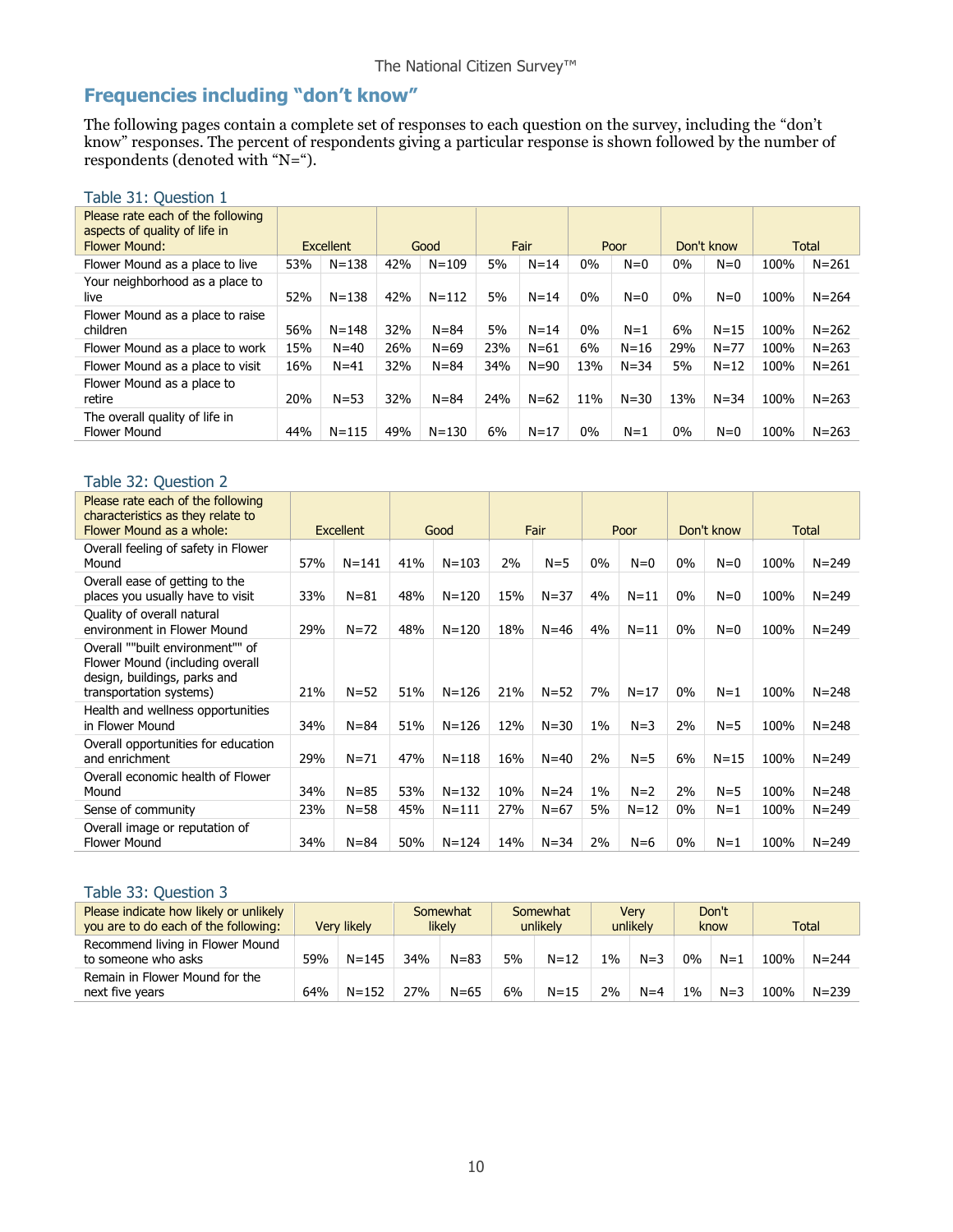#### Table 34: Question 4

| Please rate how safe<br>or unsafe you feel:             | Very safe |           |     | Somewhat<br>safe |    | Neither safe<br>nor unsafe |    | Somewhat<br>unsafe |       | <b>Verv</b><br>unsafe |       | Don't<br>know |      | <b>Total</b> |  |
|---------------------------------------------------------|-----------|-----------|-----|------------------|----|----------------------------|----|--------------------|-------|-----------------------|-------|---------------|------|--------------|--|
| In your neighborhood<br>during the day                  | 81%       | $N = 198$ | 16% | $N = 40$         | 2% | $N=4$                      | 0% | $N=1$              | $0\%$ | $N=0$                 | $0\%$ | $N=0$         | 100% | $N = 243$    |  |
| In Flower Mound's<br>commercial areas<br>during the day | 68%       | $N = 164$ | 26% | $N = 62$         | 5% | $N = 12$                   | 0% | $N=1$              | 0%    | $N=0$                 | $1\%$ | $N = 3$       | 100% | $N = 242$    |  |

#### Table 35: Question 5 Please rate each of the following characteristics as they relate to Flower Mound as a whole: Excellent Good Fair Poor Don't know Total Traffic flow on major streets 14% N=33 44% N=106 31% N=75 10% N=25 0% N=0 100% N=239 Ease of travel by car in Flower Mound 22% N=53 49% N=117 23% N=54 5% N=13 0% N=0 100% N=237 Ease of travel by bicycle in Flower Mound 6% N=14 18% N=43 24% N=58 18% N=44 33% N=79 100% N=238 Ease of walking in Flower Mound 18% N=43 34% N=82 29% N=70 13% N=31 5% N=12 100% N=238 Availability of paths and walking trails 31% N=74 34% N=81 24% N=56 6% N=15 5% N=12 100% N=238 Air quality 17% N=41 49% N=117 18% N=43 8% N=18 8% N=18 100% N=237 Cleanliness of Flower Mound 41% N=99 54% N=129 5% N=11 0% N=0 0% N=0 100% N=239 Overall appearance of Flower Mound 42% N=101 51% N=121 7% N=16 0% N=1 0% N=0 100% N=239 Public places where people want to spend time 25% N=59 44% N=105 23% N=55 7% N=17 1% N=3 100% N=239 Variety of housing options 21% N=50 41% N=97 27% N=65 8% N=18 4% N=9 100% N=239 Availability of affordable quality housing 15% N=35 34% N=82 29% N=70 13% N=31 9% N=21 100% N=239 Fitness opportunities (including exercise classes and paths or trails, etc.) 38% N=91 42% N=99 15% N=35 2% N=5 3% N=8 100% N=238 Recreational opportunities 27% N=65 51% N=121 16% N=38 3% N=8 3% N=6 100% N=238 Availability of affordable quality food 25% N=59 52% N=124 18% N=42 5% N=12 1% N=2 100% N=239 Availability of affordable quality health care | 34% | N=80 | 50% | N=119 | 11% | N=25 | 1% | N=3 | 5% | N=11 | 100% | N=238 Availability of preventive health services 33% N=79 49% N=116 8% N=20 1% N=2 9% N=22 100% N=239 Availability of affordable quality mental health care 9% N=21 20% N=48 9% N=22 3% N=8 58% N=139 100% N=238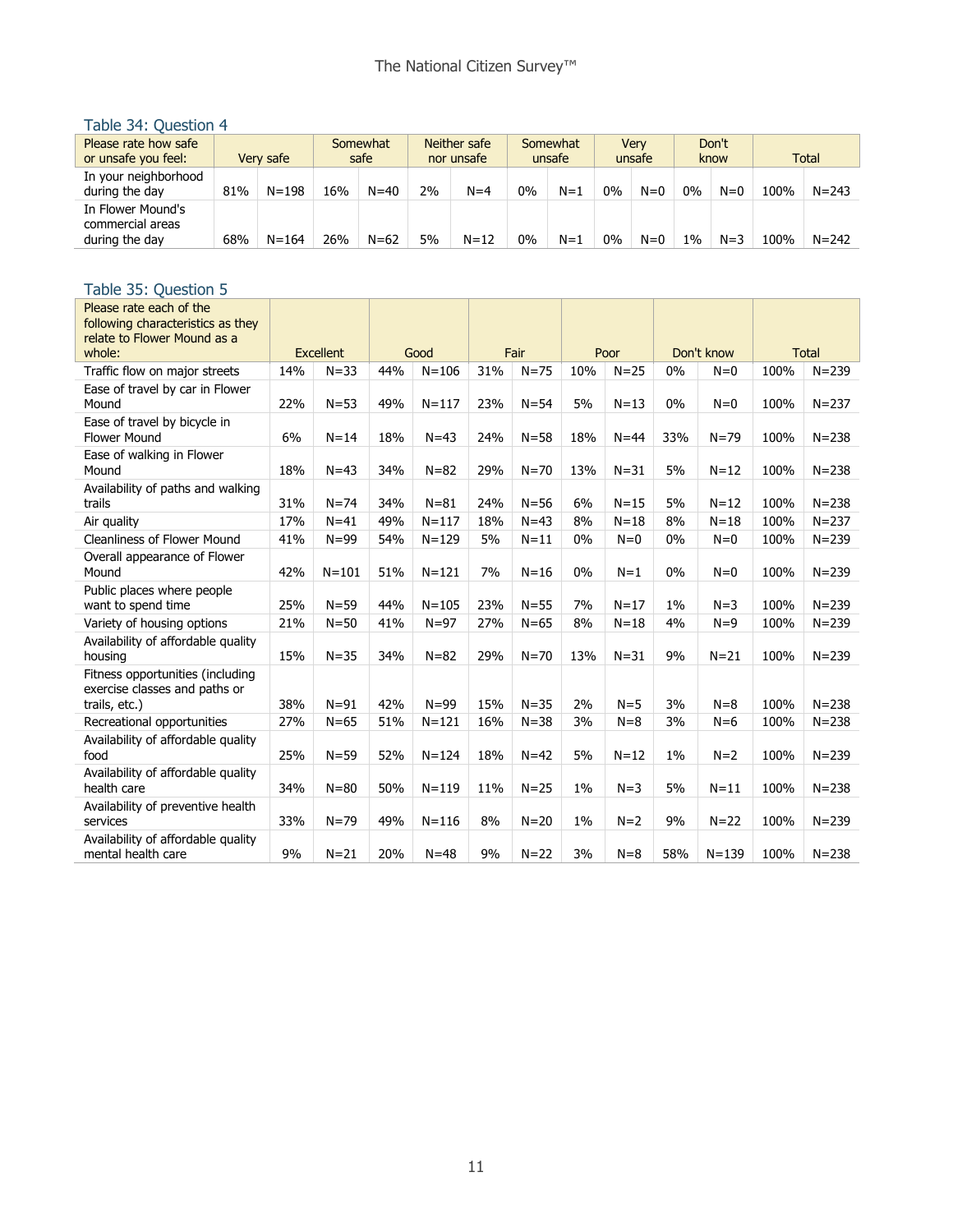# Table 36: Question 6

| Please rate each of the following<br>characteristics as they relate to<br>Flower Mound as a whole: | Excellent |          | Good |           | Fair |          | Poor  |          | Don't know |           | <b>Total</b> |           |
|----------------------------------------------------------------------------------------------------|-----------|----------|------|-----------|------|----------|-------|----------|------------|-----------|--------------|-----------|
| Availability of affordable quality<br>child care/preschool                                         | 16%       | $N = 36$ | 26%  | $N = 59$  | 6%   | $N = 14$ | $1\%$ | $N=3$    | 50%        | $N = 113$ | 100%         | $N = 225$ |
| Adult educational opportunities                                                                    | 7%        | $N = 15$ | 31%  | $N = 69$  | 16%  | $N = 35$ | 8%    | $N=17$   | 39%        | $N = 87$  | 100%         | $N = 223$ |
| Opportunities to attend<br>cultural/arts/music activities                                          | 8%        | $N = 17$ | 26%  | $N = 59$  | 40%  | $N = 89$ | 19%   | $N = 43$ | 8%         | $N = 17$  | 100%         | $N = 225$ |
| Employment opportunities                                                                           | 6%        | $N = 14$ | 17%  | $N = 37$  | 35%  | $N = 78$ | 13%   | $N = 29$ | 29%        | $N = 66$  | 100%         | $N = 224$ |
| Shopping opportunities                                                                             | 20%       | $N = 44$ | 54%  | $N = 122$ | 20%  | $N = 44$ | 7%    | $N = 15$ | 0%         | $N=0$     | 100%         | $N = 225$ |
| Cost of living in Flower Mound                                                                     | 14%       | $N = 31$ | 49%  | $N = 110$ | 33%  | $N = 74$ | 4%    | $N = 10$ | 0%         | $N=0$     | 100%         | $N = 225$ |
| Overall quality of business and<br>service establishments in Flower<br>Mound                       | 22%       | $N = 50$ | 57%  | $N = 128$ | 19%  | $N = 43$ | 1%    | $N=3$    | 0%         | $N=0$     | 100%         | $N = 224$ |
| Vibrant commercial areas                                                                           | 16%       | $N = 35$ | 41%  | $N=92$    | 34%  | $N = 76$ | 9%    | $N = 21$ | 0%         | $N=1$     | 100%         | $N = 225$ |
| Overall quality of new<br>development in Flower Mound                                              | 21%       | $N = 48$ | 46%  | $N = 104$ | 21%  | $N = 48$ | 8%    | $N = 18$ | 3%         | $N=6$     | 100%         | $N = 224$ |
| Opportunities to participate in<br>social events and activities                                    | 14%       | $N = 32$ | 44%  | $N = 98$  | 28%  | $N = 63$ | 6%    | $N = 14$ | 8%         | $N = 17$  | 100%         | $N = 224$ |
| Opportunities to volunteer                                                                         | 17%       | $N = 39$ | 42%  | $N = 94$  | 16%  | $N = 35$ | 3%    | $N=6$    | 23%        | $N = 51$  | 100%         | $N = 225$ |
| Opportunities to participate in<br>community matters                                               | 21%       | $N=47$   | 43%  | $N = 96$  | 20%  | $N=45$   | 4%    | $N=9$    | 12%        | $N = 28$  | 100%         | $N = 225$ |
| Openness and acceptance of the<br>community toward people of<br>diverse backgrounds                | 18%       | $N = 41$ | 41%  | $N = 93$  | 21%  | $N = 48$ | 8%    | $N = 18$ | 11%        | $N = 25$  | 100%         | $N = 225$ |
| Neighborliness of residents in<br><b>Flower Mound</b>                                              | 25%       | $N = 55$ | 43%  | $N = 96$  | 27%  | $N = 61$ | 4%    | $N = 8$  | $1\%$      | $N=3$     | 100%         | $N = 223$ |

# Table 37: Question 7

| Please indicate whether or not you have done each of the following in the last 12<br>months.         |     | No.       |     | Yes       |      | Total     |
|------------------------------------------------------------------------------------------------------|-----|-----------|-----|-----------|------|-----------|
| Made efforts to conserve water                                                                       | 7%  | $N = 16$  | 93% | $N = 202$ | 100% | $N = 218$ |
| Made efforts to make your home more energy efficient                                                 | 21% | $N = 46$  | 79% | $N = 171$ | 100% | $N = 217$ |
| Observed a code violation or other hazard in Flower Mound                                            | 52% | $N = 113$ | 48% | $N = 105$ | 100% | $N = 218$ |
| Household member was a victim of a crime in Flower Mound                                             | 96% | $N = 208$ | 4%  | $N=9$     | 100% | $N = 217$ |
| Reported a crime to the police in Flower Mound                                                       | 89% | $N = 193$ | 11% | $N = 23$  | 100% | $N = 216$ |
| Stocked supplies in preparation for an emergency                                                     | 65% | $N = 141$ | 35% | $N = 75$  | 100% | $N = 216$ |
| Campaigned or advocated for an issue, cause or candidate                                             | 70% | $N = 153$ | 30% | $N = 65$  | 100% | $N = 218$ |
| Contacted the Town of Flower Mound (in-person, phone, email or web) for help or<br>information       | 52% | $N = 112$ | 48% | $N = 105$ | 100% | $N = 217$ |
| Contacted Flower Mound elected officials (in-person, phone, email or web) to<br>express your opinion | 67% | $N = 146$ | 33% | $N = 71$  | 100% | $N = 217$ |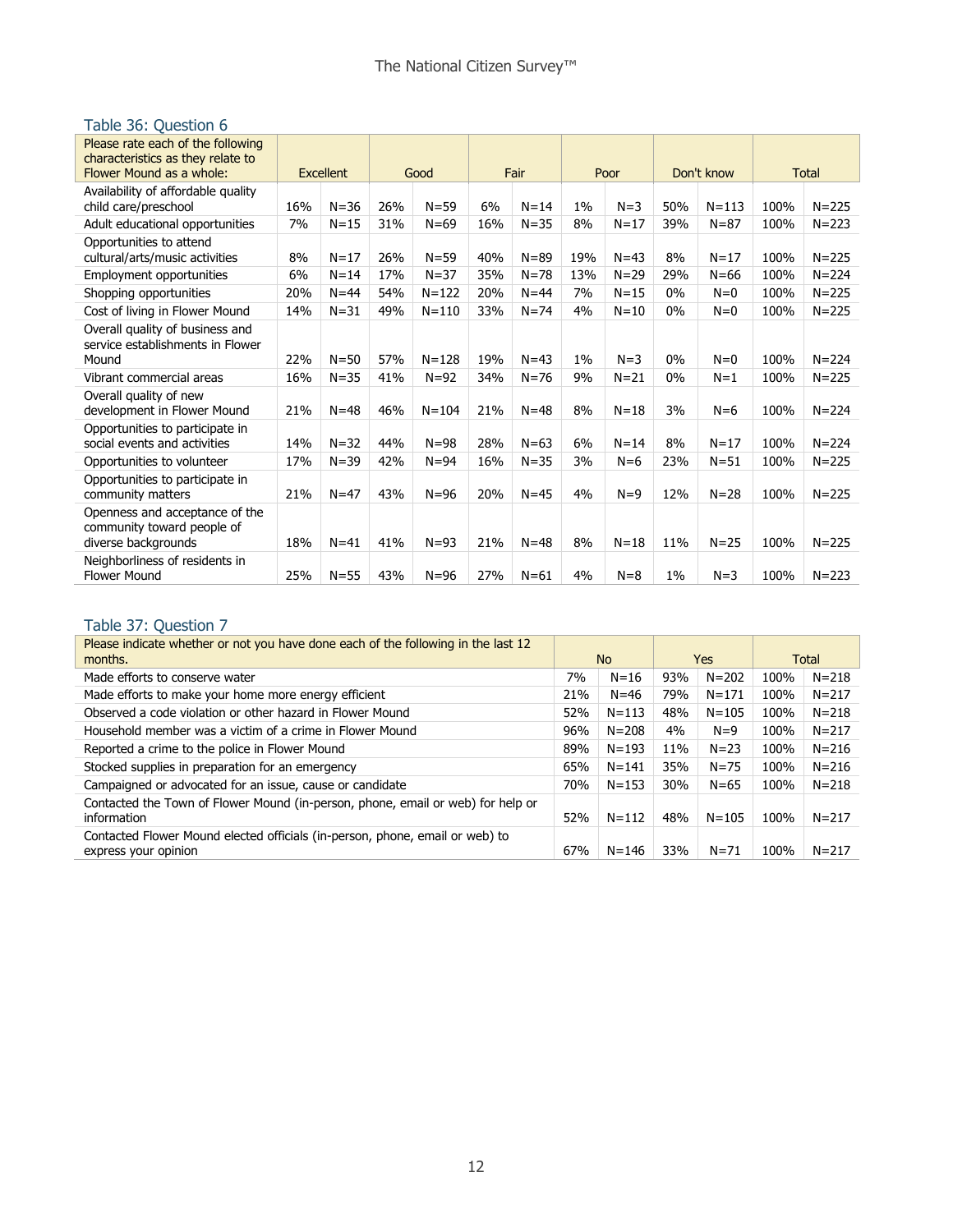#### Table 38: Question 8

| In the last 12 months, about how many<br>times, if at all, have you or other household<br>members done each of the following in<br><b>Flower Mound?</b> | 2 times a week<br>or more |          | 2-4 times a<br>month |          |     | Once a month<br>or less |     | Not at all | <b>Total</b> |           |
|---------------------------------------------------------------------------------------------------------------------------------------------------------|---------------------------|----------|----------------------|----------|-----|-------------------------|-----|------------|--------------|-----------|
| Used Flower Mound recreation centers or<br>their services                                                                                               | 13%                       | $N = 29$ | 13%                  | $N = 29$ | 34% | $N = 74$                | 39% | $N = 85$   | 100%         | $N = 217$ |
| Visited a neighborhood park or Town park                                                                                                                | 23%                       | $N = 49$ | 27%                  | $N = 57$ | 38% | $N = 82$                | 13% | $N = 27$   | 100%         | $N = 215$ |
| Used Flower Mound public libraries or their<br>services                                                                                                 | 5%                        | $N=11$   | 20%                  | $N = 43$ | 41% | $N = 89$                | 34% | $N = 74$   | 100%         | $N = 217$ |
| Attended a Town-sponsored event                                                                                                                         | 3%                        | $N=7$    | 3%                   | $N=7$    | 52% | $N = 112$               | 42% | $N = 90$   | 100%         | $N = 216$ |
| Carpooled with other adults or children<br>instead of driving alone                                                                                     | 17%                       | $N = 36$ | 15%                  | $N = 32$ | 17% | $N = 36$                | 52% | $N = 113$  | 100%         | $N = 217$ |
| Walked or biked instead of driving                                                                                                                      | 8%                        | $N = 18$ | 17%                  | $N = 38$ | 25% | $N = 55$                | 49% | $N = 107$  | 100%         | $N = 218$ |
| Volunteered your time to some<br>group/activity in Flower Mound                                                                                         | 9%                        | $N = 20$ | 15%                  | $N = 32$ | 26% | $N = 56$                | 50% | $N = 110$  | 100%         | $N = 218$ |
| Participated in a club                                                                                                                                  | 5%                        | $N = 11$ | 14%                  | $N = 30$ | 14% | $N = 31$                | 67% | $N = 145$  | 100%         | $N = 217$ |
| Talked to or visited with your immediate<br>neighbors                                                                                                   | 40%                       | $N = 87$ | 38%                  | $N = 81$ | 17% | $N = 37$                | 5%  | $N = 11$   | 100%         | $N = 216$ |
| Done a favor for a neighbor                                                                                                                             | 19%                       | $N = 41$ | 30%                  | $N = 64$ | 39% | $N = 84$                | 13% | $N = 27$   | 100%         | $N = 216$ |

# Table 39: Question 9

| Thinking about local public meetings (of local<br>elected officials like Town Council or County<br>Commissioners, advisory boards, town halls, HOA,<br>neighborhood watch, etc.), in the last 12 months,<br>about how many times, if at all, have you or other<br>household members attended or watched a local<br>public meeting? |    | 2 times a<br>week or<br>more |     | 2-4 times a<br>month |     | Once a month<br>or less |     | Not at all |      | Total     |
|------------------------------------------------------------------------------------------------------------------------------------------------------------------------------------------------------------------------------------------------------------------------------------------------------------------------------------|----|------------------------------|-----|----------------------|-----|-------------------------|-----|------------|------|-----------|
| Attended a local public meeting                                                                                                                                                                                                                                                                                                    | 1% | $N=2$                        | 6%  | $N = 12$             | 32% | $N = 65$                | 62% | $N = 127$  | 100% | $N = 206$ |
| Watched (online or on television) a local public<br>meeting                                                                                                                                                                                                                                                                        | 1% | $N=2$                        | 11% | $N = 24$             | 31% | $N = 66$                | 57% | $N = 123$  | 100% | $N = 215$ |

### Table 40: Question 10

| Please rate the quality of each of<br>the following services in Flower<br>Mound: |     | <b>Excellent</b> |     | Good      |     | Fair     |       | Poor     |       | Don't know |      | <b>Total</b> |
|----------------------------------------------------------------------------------|-----|------------------|-----|-----------|-----|----------|-------|----------|-------|------------|------|--------------|
| Police/Sheriff services                                                          | 42% | $N = 86$         | 33% | $N = 69$  | 11% | $N=22$   | 4%    | $N = 8$  | 10%   | $N = 21$   | 100% | $N = 206$    |
| Fire services                                                                    | 51% | $N = 105$        | 24% | $N = 49$  | 3%  | $N=6$    | $0\%$ | $N=0$    | 22%   | $N = 44$   | 100% | $N = 204$    |
| Ambulance or emergency<br>medical services                                       | 41% | $N = 84$         | 23% | $N = 47$  | 2%  | $N = 5$  | $0\%$ | $N=0$    | 34%   | $N = 70$   | 100% | $N = 206$    |
| Crime prevention                                                                 | 39% | $N = 79$         | 38% | $N = 77$  | 5%  | $N=10$   | $1\%$ | $N=3$    | 18%   | $N = 36$   | 100% | $N = 205$    |
| Fire prevention and education                                                    | 32% | $N = 65$         | 36% | $N = 73$  | 3%  | $N=7$    | $0\%$ | $N=1$    | 29%   | $N = 59$   | 100% | $N = 205$    |
| Traffic enforcement                                                              | 26% | $N = 54$         | 40% | $N = 82$  | 21% | $N = 43$ | 8%    | $N=17$   | 4%    | $N=9$      | 100% | $N = 205$    |
| Street repair                                                                    | 21% | $N = 43$         | 42% | $N = 86$  | 25% | $N = 51$ | 9%    | $N = 18$ | 3%    | $N=7$      | 100% | $N = 205$    |
| Street cleaning                                                                  | 31% | $N = 63$         | 45% | $N = 92$  | 14% | $N = 28$ | 2%    | $N = 5$  | 8%    | $N = 17$   | 100% | $N = 205$    |
| Street lighting                                                                  | 23% | $N=47$           | 45% | $N = 92$  | 25% | $N = 51$ | 6%    | $N = 13$ | $1\%$ | $N=3$      | 100% | $N = 206$    |
| Sidewalk maintenance                                                             | 20% | $N = 41$         | 38% | $N = 78$  | 21% | $N = 44$ | 12%   | $N=25$   | 8%    | $N = 17$   | 100% | $N = 205$    |
| Traffic signal timing                                                            | 17% | $N = 34$         | 33% | $N = 68$  | 28% | $N = 58$ | 21%   | $N = 44$ | 0%    | $N=1$      | 100% | $N = 205$    |
| Garbage collection                                                               | 51% | $N = 106$        | 40% | $N = 83$  | 5%  | $N=10$   | 3%    | $N=6$    | $0\%$ | $N=1$      | 100% | $N = 206$    |
| Recycling                                                                        | 49% | $N = 101$        | 40% | $N = 82$  | 7%  | $N = 14$ | 2%    | $N = 5$  | 2%    | $N=4$      | 100% | $N = 206$    |
| Yard waste pick-up                                                               | 44% | $N = 91$         | 40% | $N = 83$  | 5%  | $N=11$   | 3%    | $N=7$    | 6%    | $N = 13$   | 100% | $N = 205$    |
| Storm drainage                                                                   | 31% | $N = 64$         | 50% | $N = 103$ | 10% | $N=20$   | 2%    | $N = 5$  | 7%    | $N = 14$   | 100% | $N = 206$    |
| Drinking water                                                                   | 37% | $N = 76$         | 50% | $N = 103$ | 10% | $N=20$   | $1\%$ | $N=3$    | 2%    | $N=4$      | 100% | $N = 206$    |
| Sewer services                                                                   | 33% | $N = 68$         | 50% | $N = 104$ | 7%  | $N = 14$ | $0\%$ | $N=0$    | 10%   | $N = 20$   | 100% | $N = 206$    |
| Utility billing                                                                  | 31% | $N = 64$         | 53% | $N = 109$ | 15% | $N = 31$ | $0\%$ | $N=0$    | $0\%$ | $N=1$      | 100% | $N = 205$    |
| Town parks                                                                       | 40% | $N = 83$         | 47% | $N = 96$  | 8%  | $N = 16$ | 2%    | $N=4$    | 3%    | $N=7$      | 100% | $N = 206$    |
| Recreation programs or classes                                                   | 24% | $N = 49$         | 35% | $N = 73$  | 8%  | $N = 16$ | 2%    | $N=4$    | 31%   | $N = 64$   | 100% | $N = 206$    |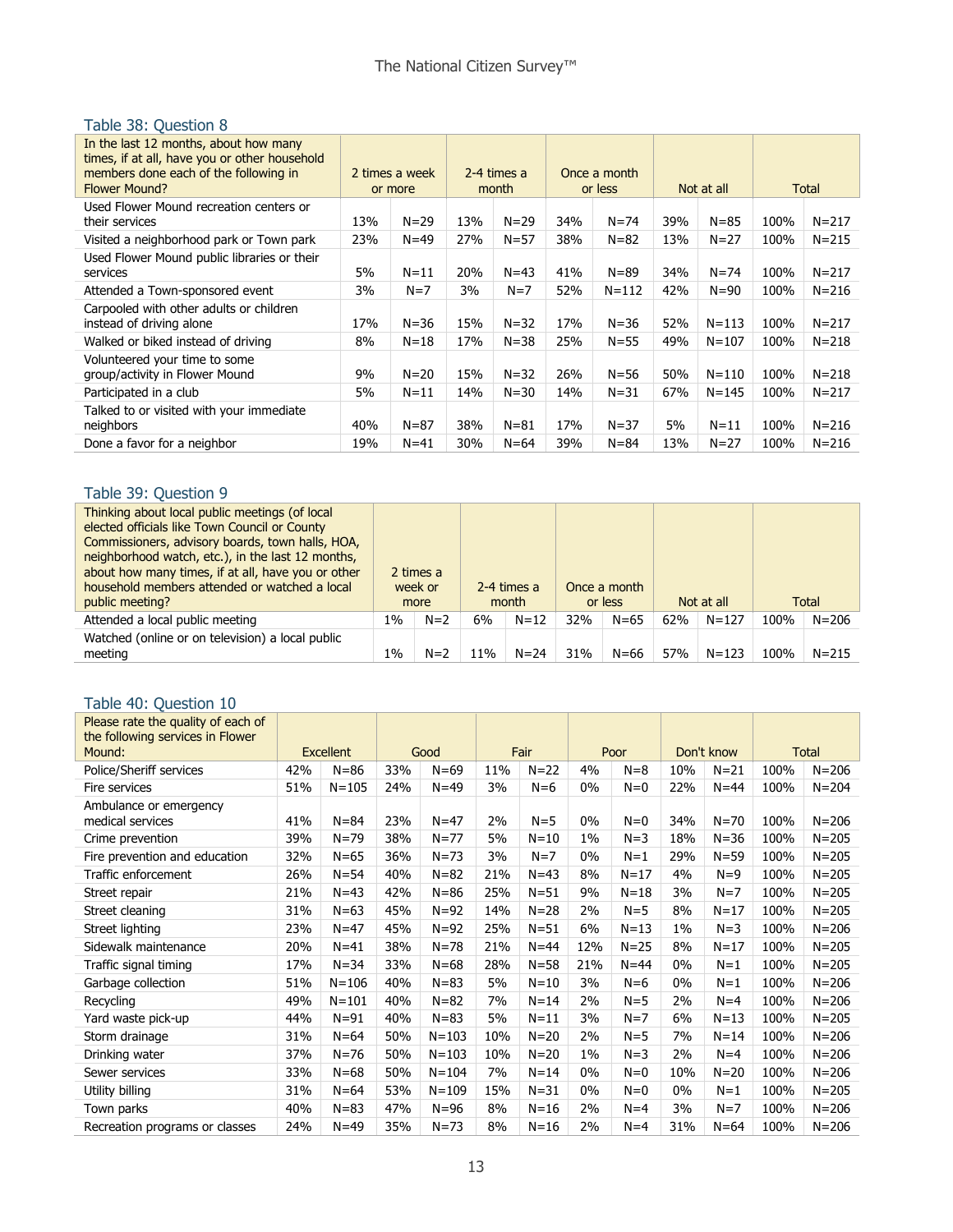| The National Citizen Survey™ |  |
|------------------------------|--|
|------------------------------|--|

| Please rate the quality of each of<br>the following services in Flower<br>Mound:                                          |     | <b>Excellent</b> |     | Good     |     | Fair     |     | Poor     |     | Don't know |      | <b>Total</b> |
|---------------------------------------------------------------------------------------------------------------------------|-----|------------------|-----|----------|-----|----------|-----|----------|-----|------------|------|--------------|
| Recreation centers or facilities                                                                                          | 35% | $N = 72$         | 36% | $N = 73$ | 7%  | $N = 14$ | 2%  | $N = 5$  | 20% | $N = 41$   | 100% | $N = 205$    |
| Land use, planning and zoning                                                                                             | 18% | $N = 37$         | 33% | $N = 67$ | 23% | $N = 48$ | 16% | $N = 33$ | 10% | $N=20$     | 100% | $N = 205$    |
| Code enforcement (weeds,<br>abandoned buildings, etc.)                                                                    | 22% | $N=45$           | 41% | $N = 85$ | 18% | $N = 37$ | 10% | $N = 20$ | 9%  | $N = 19$   | 100% | $N = 206$    |
| Animal control                                                                                                            | 26% | $N = 53$         | 47% | $N = 96$ | 8%  | $N=16$   | 3%  | $N=7$    | 17% | $N = 34$   | 100% | $N = 206$    |
| Economic development                                                                                                      | 26% | $N = 53$         | 37% | $N = 75$ | 19% | $N = 39$ | 7%  | $N = 15$ | 11% | $N=23$     | 100% | $N = 205$    |
| Health services                                                                                                           | 28% | $N = 57$         | 46% | $N = 94$ | 7%  | $N = 14$ | 2%  | $N=4$    | 18% | $N = 37$   | 100% | $N = 206$    |
| Public library services                                                                                                   | 33% | $N = 67$         | 41% | $N = 85$ | 6%  | $N=13$   | 1%  | $N=3$    | 18% | $N = 38$   | 100% | $N = 206$    |
| Public information services                                                                                               | 23% | $N = 48$         | 46% | $N = 94$ | 9%  | $N = 19$ | 2%  | $N=4$    | 20% | $N=40$     | 100% | $N = 205$    |
| Cable television                                                                                                          | 22% | $N=45$           | 40% | $N = 82$ | 14% | $N = 29$ | 5%  | $N = 11$ | 18% | $N = 37$   | 100% | $N = 204$    |
| Emergency preparedness<br>(services that prepare the<br>community for natural disasters<br>or other emergency situations) | 17% | $N = 34$         | 38% | $N = 78$ | 9%  | $N=19$   | 4%  | $N=8$    | 33% | $N = 67$   | 100% | $N = 206$    |
| Preservation of natural areas<br>such as open space, farmlands<br>and greenbelts                                          | 21% | $N = 44$         | 29% | $N = 60$ | 23% | $N = 48$ | 22% | $N=46$   | 3%  | $N=7$      | 100% | $N = 205$    |
| Flower Mound open space                                                                                                   | 21% | $N=44$           | 32% | $N = 66$ | 25% | $N=52$   | 15% | $N = 31$ | 6%  | $N=12$     | 100% | $N = 205$    |
| Town-sponsored special events                                                                                             | 17% | $N = 34$         | 35% | $N = 72$ | 20% | $N=41$   | 7%  | $N = 14$ | 21% | $N = 44$   | 100% | $N = 205$    |
| Overall customer service by<br>Flower Mound employees (police,<br>receptionists, planners, etc.)                          | 31% | $N = 64$         | 48% | $N = 99$ | 9%  | $N = 18$ | 2%  | $N=4$    | 10% | $N=20$     | 100% | $N = 205$    |

#### Table 41: Question 11

| Overall, how would you rate the<br>quality of the services provided by<br>each of the following? | <b>Excellent</b> |          | Good |          | Fair |          | Poor  |       | Don't know |          | <b>Total</b> |           |
|--------------------------------------------------------------------------------------------------|------------------|----------|------|----------|------|----------|-------|-------|------------|----------|--------------|-----------|
| The Town of Flower Mound                                                                         | 35%              | $N = 71$ | 49%  | $N = 99$ | 12%  | $N=25$   | $1\%$ | $N=3$ | 2%         | $N=4$    | 100%         | $N = 202$ |
| The Federal Government                                                                           | 3%               | $N = 6$  | ን4%  | $N = 48$ | 37%  | $N = 76$ | 29%   | N=58  | 7%         | $N = 15$ | 100%         | $N = 203$ |

#### Table 42: Question 12

| Please rate the following categories<br>of Flower Mound government<br>performance: |                 | <b>Excellent</b> | Good |          | Fair |          | Poor |          | Don't know |          |      | Total     |
|------------------------------------------------------------------------------------|-----------------|------------------|------|----------|------|----------|------|----------|------------|----------|------|-----------|
| The value of services for the taxes<br>paid to Flower Mound                        | 20%             | $N = 40$         | 44%  | $N = 88$ | 30%  | $N = 60$ | 4%   | $N = 8$  | 2%         | $N=4$    | 100% | $N = 200$ |
| The overall direction that Flower<br>Mound is taking                               | 21%             | $N=42$           | 38%  | $N = 76$ | 23%  | $N = 46$ | 15%  | $N = 31$ | 3%         | $N=6$    | 100% | $N = 201$ |
| The job Flower Mound government<br>does at welcoming citizen<br>involvement        | 17 <sub>%</sub> | $N = 35$         | 36%  | $N = 72$ | 22%  | $N=45$   | 8%   | $N = 17$ | 16%        | $N = 32$ | 100% | $N = 201$ |
| Overall confidence in Flower Mound<br>government                                   | 17%             | $N = 34$         | 37%  | $N = 74$ | 29%  | $N = 59$ | 11%  | $N=22$   | 6%         | $N = 12$ | 100% | $N = 201$ |
| Generally acting in the best interest<br>of the community                          | 18%             | $N = 36$         | 35%  | $N = 71$ | 27%  | $N = 55$ | 14%  | $N = 28$ | 5%         | $N = 11$ | 100% | $N = 201$ |
| Being honest                                                                       | 21%             | $N = 42$         | 36%  | $N = 71$ | 22%  | $N = 43$ | 12%  | $N = 23$ | 11%        | $N = 21$ | 100% | $N = 200$ |
| Treating all residents fairly                                                      | 19%             | $N = 37$         | 35%  | $N = 70$ | 20%  | $N=40$   | 12%  | $N=23$   | 15%        | $N = 30$ | 100% | $N = 200$ |

# Table 43: Question 13

| Please rate how important, if at all, you think it<br>is for the Flower Mound community to focus on<br>each of the following in the coming two years: | Essential |           | Verv<br>important |          | Somewhat<br><i>important</i> |          | Not at all<br>important |       | Total |           |
|-------------------------------------------------------------------------------------------------------------------------------------------------------|-----------|-----------|-------------------|----------|------------------------------|----------|-------------------------|-------|-------|-----------|
| Overall feeling of safety in Flower Mound                                                                                                             | 67%       | $N = 135$ | 26%               | $N = 53$ | 6%                           | $N = 13$ | 0%                      | $N=0$ | 100%  | $N = 201$ |
| Overall ease of getting to the places you usually<br>have to visit                                                                                    | 43%       | $N = 85$  | 44%               | $N = 88$ | 14%                          | $N = 27$ | $0\%$                   | $N=0$ | 100%  | $N = 200$ |
| Quality of overall natural environment in Flower<br>Mound                                                                                             | 56%       | $N = 112$ | 39%               | $N = 78$ | 5%                           | $N = 10$ | 0%                      | $N=1$ | 100%  | $N = 201$ |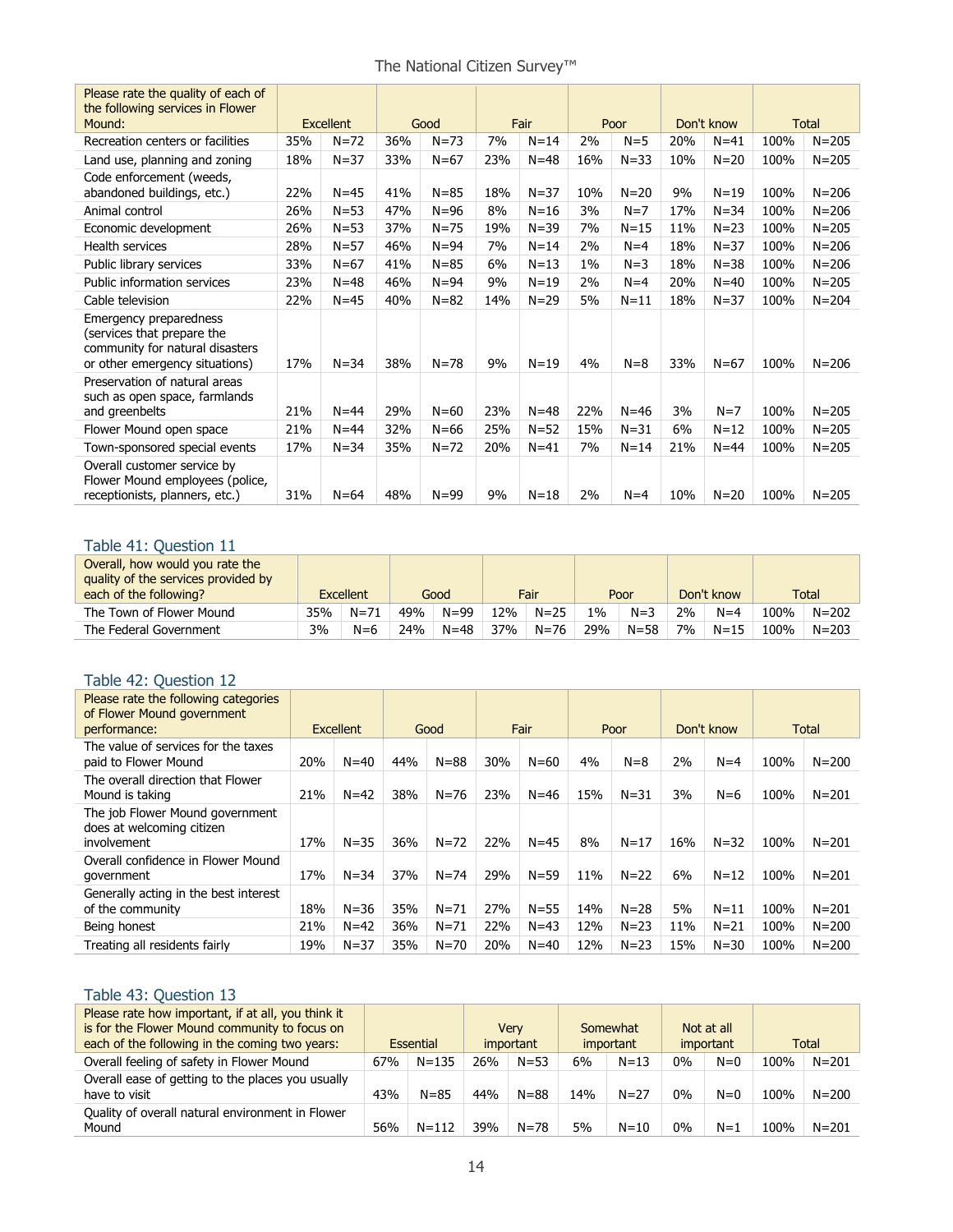# The National Citizen Survey<sup>™</sup>

| Please rate how important, if at all, you think it<br>is for the Flower Mound community to focus on<br>each of the following in the coming two years: | Essential |           | Verv<br><i>important</i> |          | Somewhat<br><i>important</i> |          | Not at all<br><i>important</i> |         |      | Total     |
|-------------------------------------------------------------------------------------------------------------------------------------------------------|-----------|-----------|--------------------------|----------|------------------------------|----------|--------------------------------|---------|------|-----------|
| Overall "built environment" of Flower Mound<br>(including overall design, buildings, parks and<br>transportation systems)                             | 45%       | $N = 89$  | 41%                      | $N = 82$ | 13%                          | $N = 26$ | 2%                             | $N = 3$ | 100% | $N = 200$ |
| Health and wellness opportunities in Flower<br>Mound                                                                                                  | 25%       | $N = 51$  | 42%                      | $N = 84$ | 31%                          | $N = 63$ | $1\%$                          | $N = 3$ | 100% | $N = 201$ |
| Overall opportunities for education and<br>enrichment                                                                                                 | 33%       | $N = 66$  | 35%                      | $N = 70$ | 30%                          | $N = 60$ | 2%                             | $N=4$   | 100% | $N = 200$ |
| Overall economic health of Flower Mound                                                                                                               | 51%       | $N = 103$ | 39%                      | $N = 78$ | 9%                           | $N = 19$ | $0\%$                          | $N=1$   | 100% | $N = 201$ |
| Sense of community                                                                                                                                    | 38%       | $N = 77$  | 43%                      | $N = 86$ | 17%                          | $N = 35$ | $1\%$                          | $N = 3$ | 100% | $N = 201$ |

#### Table 44: Question D1

| How often, if at all, do you do each<br>of the following, considering all of<br>the times you could? |       | <b>Never</b> | Rarely |          | <b>Sometimes</b> |          | <b>Usually</b> |           | <b>Always</b> |           | Total |           |
|------------------------------------------------------------------------------------------------------|-------|--------------|--------|----------|------------------|----------|----------------|-----------|---------------|-----------|-------|-----------|
| Recycle at home                                                                                      | 1%    | $N=2$        | 2%     | $N = 3$  | 7%               | $N = 14$ | 18%            | $N = 36$  | 72%           | $N = 143$ | 100%  | $N = 198$ |
| Purchase goods or services from a<br>business located in Flower Mound                                | $0\%$ | $N=0$        | 1%     | $N=1$    | 16%              | $N = 31$ | 61%            | $N = 120$ | 23%           | $N = 46$  | 100%  | $N = 198$ |
| Eat at least 5 portions of fruits and<br>vegetables a day                                            | 2%    | $N=4$        | 12%    | $N = 24$ | 38%              | $N = 75$ | 30%            | $N = 60$  | 19%           | $N = 37$  | 100%  | $N = 200$ |
| Participate in moderate or vigorous<br>physical activity                                             | $1\%$ | $N=2$        | 10%    | $N = 20$ | 36%              | $N = 71$ | 34%            | $N = 67$  | 20%           | $N = 39$  | 100%  | $N = 199$ |
| Read or watch local news (via<br>television, paper, computer, etc.)                                  | 3%    | $N=6$        | 3%     | $N=6$    | 20%              | $N = 39$ | 33%            | $N = 65$  | 42%           | $N = 84$  | 100%  | $N = 200$ |
| Vote in local elections                                                                              | 4%    | $N=7$        | 5%     | $N = 10$ | 17%              | $N = 34$ | 30%            | $N = 59$  | 45%           | $N = 90$  | 100%  | $N = 200$ |

# Table 45: Question D2

| Would you say that in general your health is: | Percent | <b>Number</b> |
|-----------------------------------------------|---------|---------------|
| Excellent                                     | 26%     | $N=53$        |
| Very good                                     | 52%     | $N = 104$     |
| Good                                          | 18%     | $N = 37$      |
| Fair                                          | 3%      | $N=7$         |
| Poor                                          | 0%      | $N=0$         |
| Total                                         | 100%    | $N = 201$     |

# Table 46: Question D3

| What impact, if any, do you think the economy will have on your family income in the next 6 months? Do you think |         |               |
|------------------------------------------------------------------------------------------------------------------|---------|---------------|
| the impact will be                                                                                               | Percent | <b>Number</b> |
| Very positive                                                                                                    | 11%     | $N = 22$      |
| Somewhat positive                                                                                                | 21%     | $N = 43$      |
| Neutral                                                                                                          | 49%     | $N = 99$      |
| Somewhat negative                                                                                                | 16%     | $N = 32$      |
| Very negative                                                                                                    | 2%      | $N=5$         |
| Total                                                                                                            | 100%    | $N = 201$     |

# Table 47: Question D4

| What is your employment status?       | Percent | <b>Number</b> |
|---------------------------------------|---------|---------------|
| Working full time for pay             | 66%     | $N = 133$     |
| Working part time for pay             | 8%      | $N = 17$      |
| Unemployed, looking for paid work     | 4%      | $N=9$         |
| Unemployed, not looking for paid work | 7%      | $N = 15$      |
| Fully retired                         | 13%     | $N = 27$      |
| Total                                 | 100%    | $N = 201$     |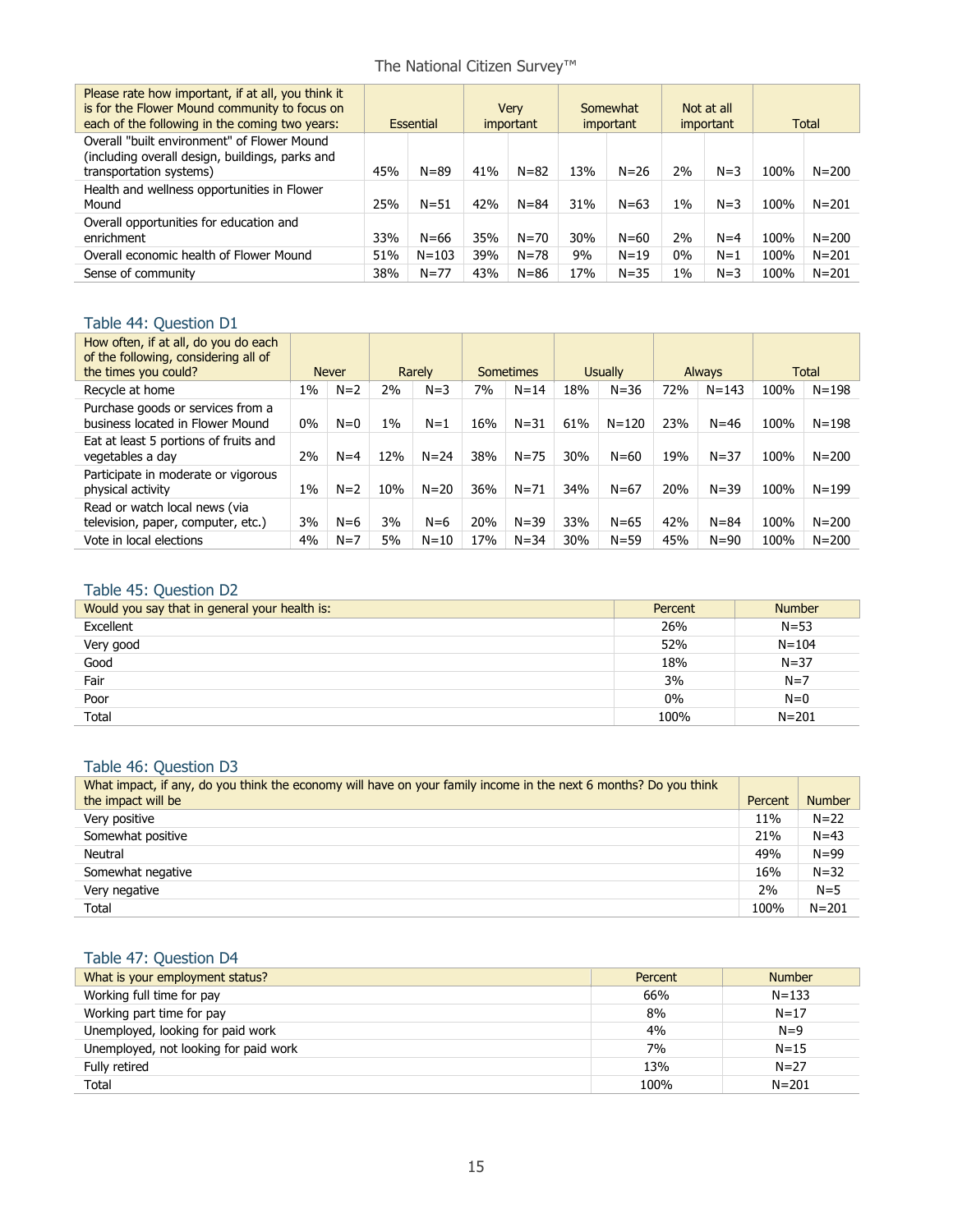#### Table 48: Question D5

| Do you work inside the boundaries of Flower Mound? | Percent | <b>Number</b> |
|----------------------------------------------------|---------|---------------|
| Yes, outside the home                              | 19%     | $N = 39$      |
| Yes, from home                                     | 19%     | $N = 38$      |
| No                                                 | 62%     | $N = 124$     |
| Total                                              | 100%    | $N = 201$     |

#### Table 49: Question D6

| How many years have you lived in Flower Mound? | Percent | <b>Number</b> |
|------------------------------------------------|---------|---------------|
| Less than 2 years                              | 11%     | $N = 22$      |
| 2 to 5 years                                   | 16%     | $N = 31$      |
| 6 to 10 years                                  | 21%     | $N = 41$      |
| 11 to 20 years                                 | 37%     | $N = 73$      |
| More than 20 years                             | 17%     | $N = 33$      |
| Total                                          | 100%    | $N = 200$     |

# Table 50: Question D7

| Which best describes the building you live in?                               | Percent | <b>Number</b> |
|------------------------------------------------------------------------------|---------|---------------|
| One family house detached from any other houses                              | 99%     | $N = 198$     |
| Building with two or more homes (duplex, townhome, apartment or condominium) | $1\%$   | $N=3$         |
| Mobile home                                                                  | 0%      | $N=0$         |
| Other                                                                        | $0\%$   | $N=0$         |
| Total                                                                        | 100%    | $N = 201$     |

#### Table 51: Question D8

| Is this house, apartment or mobile home | Percent | <b>Number</b> |
|-----------------------------------------|---------|---------------|
| Rented                                  | 6%      | $N = 12$      |
| Owned                                   | 94%     | $N = 188$     |
| Total                                   | 100%    | $N = 200$     |

# Table 52: Question D9

| About how much is your monthly housing cost for the place you live (including rent, mortgage payment, property<br>tax, property insurance and homeowners' association (HOA) fees)? | Percent | <b>Number</b> |
|------------------------------------------------------------------------------------------------------------------------------------------------------------------------------------|---------|---------------|
| Less than \$300 per month                                                                                                                                                          | 3%      | $N=5$         |
| \$300 to \$599 per month                                                                                                                                                           | 4%      | $N=8$         |
| \$600 to \$999 per month                                                                                                                                                           | 6%      | $N=11$        |
| \$1,000 to \$1,499 per month                                                                                                                                                       | 22%     | $N = 42$      |
| \$1,500 to \$2,499 per month                                                                                                                                                       | 45%     | $N = 87$      |
| \$2,500 or more per month                                                                                                                                                          | 22%     | $N=42$        |
| Total                                                                                                                                                                              | 100%    | $N = 195$     |

#### Table 53: Question D10

| Do any children 17 or under live in your household? | Percent | <b>Number</b> |
|-----------------------------------------------------|---------|---------------|
| No                                                  | 41%     | $N = 83$      |
| Yes                                                 | 59%     | $N = 118$     |
| Total                                               | 100%    | $N = 201$     |

### Table 54: Question D11

| Are you or any other members of your household aged 65 or older? | Percent | <b>Number</b> |
|------------------------------------------------------------------|---------|---------------|
| No                                                               | 86%     | $N = 172$     |
| Yes                                                              | 14%     | $N = 29$      |
| Total                                                            | 100%    | $N = 201$     |